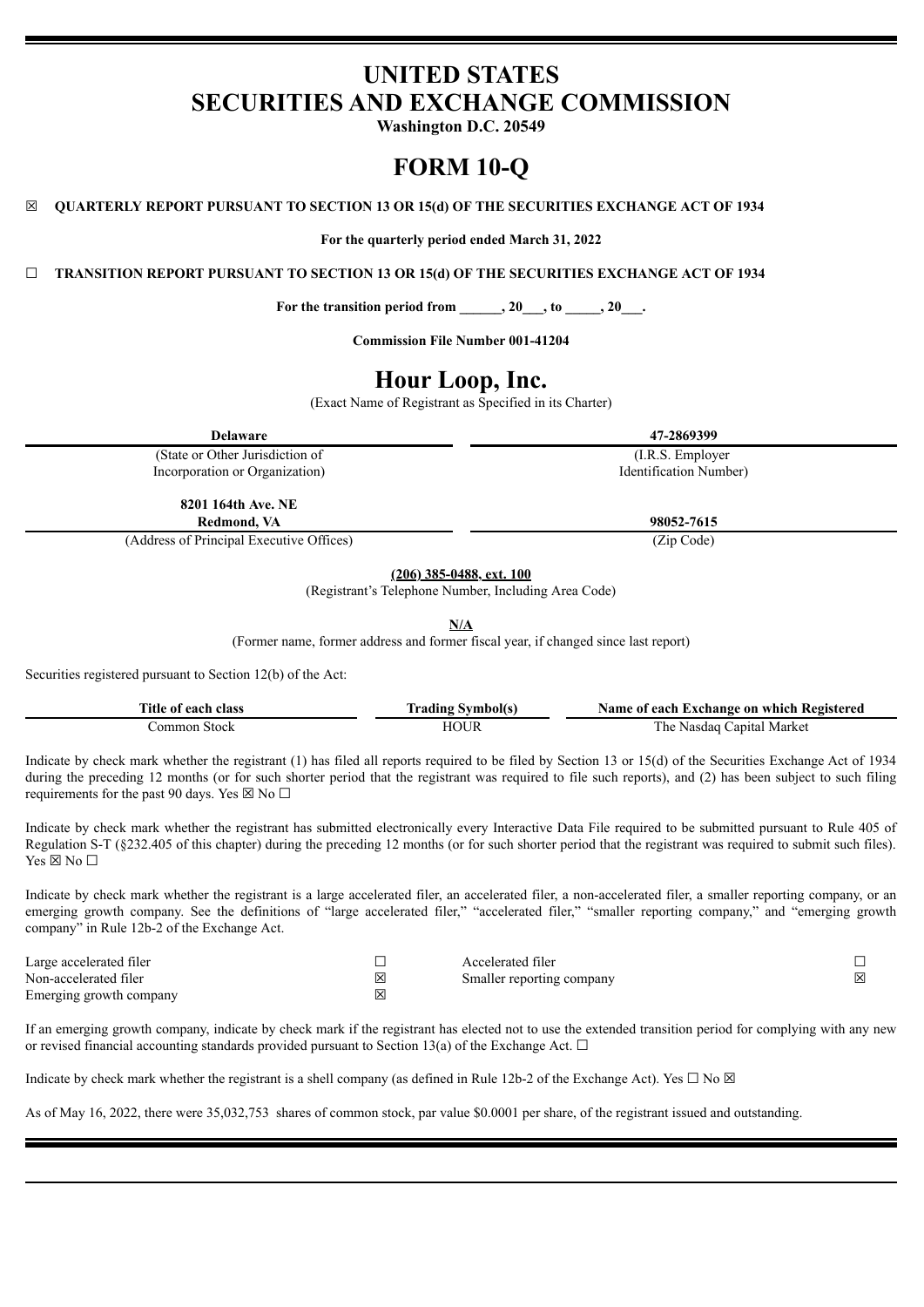# **Hour Loop, Inc.**

## **Contents**

|                   | <b>PART I - FINANCIAL INFORMATION</b>                                                 |                |
|-------------------|---------------------------------------------------------------------------------------|----------------|
|                   |                                                                                       |                |
| Item 1.           | <b>Financial Statements</b>                                                           | $\overline{2}$ |
| Item 2.           | Management's Discussion and Analysis of Financial Condition and Results of Operations | 19             |
| Item 3.           | Quantitative and Qualitative Disclosures About Market Risk                            | 28             |
| Item 4.           | <b>Controls and Procedures</b>                                                        | 28             |
|                   | <b>PART II - OTHER INFORMATION</b>                                                    | 28             |
| Item 1.           | <b>Legal Proceedings</b>                                                              | 28             |
| Item 1A.          | <b>Risk Factors</b>                                                                   | 28             |
| Item 2.           | Unregistered Sales of Equity Securities and Use of Proceeds                           | 28             |
| Item 3.           | <b>Defaults Upon Senior Securities</b>                                                | 29             |
| Item 4.           | <b>Mine Safety Disclosures</b>                                                        | 29             |
| Item 5.           | <b>Other Information</b>                                                              | 29             |
| Item 6.           | <b>Exhibits</b>                                                                       | 29             |
| <b>Signatures</b> |                                                                                       | 30             |
|                   | 1                                                                                     |                |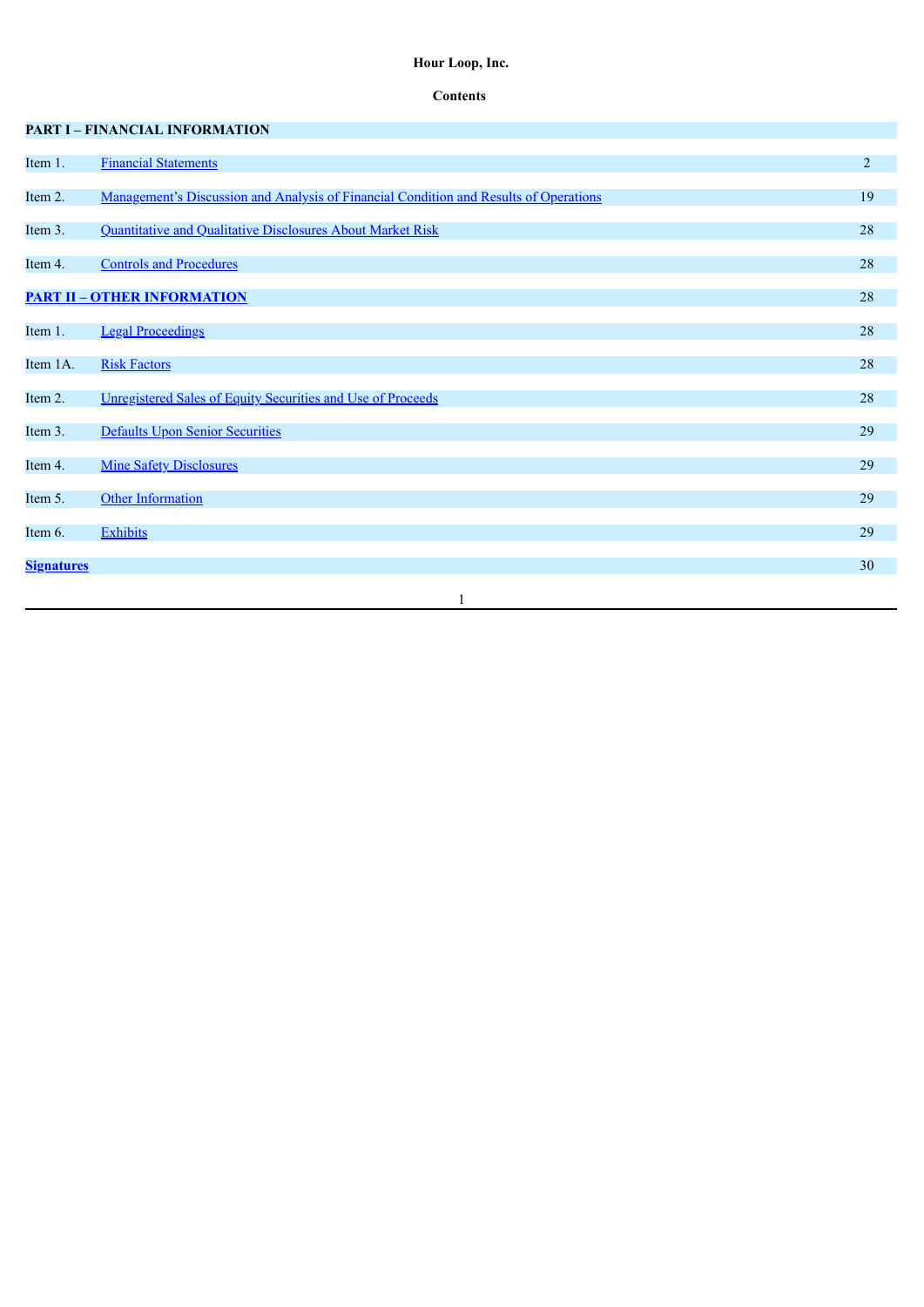## **HOUR LOOP, INC. CONDENSED CONSOLIDATED BALANCE SHEETS As of March 31, 2022 (Unaudited) and December 31, 2021**

<span id="page-2-0"></span>

|                                                                                                   | March 31,<br>2022 |             |              | December 31,<br>2021 |
|---------------------------------------------------------------------------------------------------|-------------------|-------------|--------------|----------------------|
|                                                                                                   |                   | (unaudited) |              |                      |
| <b>ASSETS</b>                                                                                     |                   |             |              |                      |
| Current assets                                                                                    |                   |             |              |                      |
| Cash and cash equivalents                                                                         | $\mathbf S$       | 7,664,095   | \$           | 10,592,572           |
| Accounts receivable, net                                                                          |                   | 122,535     |              | 125,991              |
| Inventory, net                                                                                    |                   | 11,766,733  |              | 7,041,864            |
| Prepaid expenses and other current assets                                                         |                   | 827,722     |              | 965,298              |
| Total current assets                                                                              |                   | 20,381,085  |              | 18,725,725           |
| Property and equipment                                                                            |                   | 132,739     |              | 15,667               |
| Deferred tax assets                                                                               |                   | 228,021     |              | 45,488               |
| Right-of-use lease assets                                                                         |                   | 467,975     |              | 30,111               |
| <b>TOTAL ASSETS</b>                                                                               | \$                | 21,209,820  | \$           | 18,816,991           |
| LIABILITIES AND STOCKHOLDERS' EQUITY                                                              |                   |             |              |                      |
| Current liabilities                                                                               |                   |             |              |                      |
| Accounts payable                                                                                  | \$                | 7,608,341   | $\mathbb{S}$ | 9,539,258            |
| Accrued expenses and other current liabilities                                                    |                   | 1,117,551   |              | 1,282,161            |
| Due to related parties                                                                            |                   | 4,274,164   |              | 5,214,794            |
| Income taxes payable                                                                              |                   | 126,333     |              | 126,333              |
| Current operating lease liabilities                                                               |                   | 257,684     |              |                      |
| Total current liabilities                                                                         |                   | 13,384,073  |              | 16,162,546           |
| Long-term operating lease liabilities                                                             |                   | 207,402     |              |                      |
| <b>Total liabilities</b>                                                                          |                   | 13,591,475  |              | 16,162,546           |
| Commitments and contingencies                                                                     |                   |             |              |                      |
| Stockholders' equity                                                                              |                   |             |              |                      |
| Preferred stock: \$0.0001 par value, 10,000,000 shares authorized, none issued and<br>outstanding |                   |             |              |                      |
| Common stock: \$0.0001 par value, 300,000,000 shares authorized, 35,032,753 and                   |                   |             |              |                      |
| 33,300,000 shares issued and outstanding                                                          |                   | 3,503       |              | 3,330                |
| Additional paid-in capital                                                                        |                   | 5,615,322   |              | 4,291                |
| Retained earnings                                                                                 |                   | 2,009,807   |              | 2,654,695            |
| Accumulated other comprehensive loss                                                              |                   | (10, 287)   |              | (7, 871)             |
| Total stockholders' equity                                                                        |                   | 7,618,345   |              | 2,654,445            |
| TOTAL LIABILITIES AND STOCKHOLDERS' EQUITY                                                        | \$                | 21,209,820  | \$           | 18,816,991           |

The accompanying footnotes are an integral part of these unaudited condensed consolidated financial statements.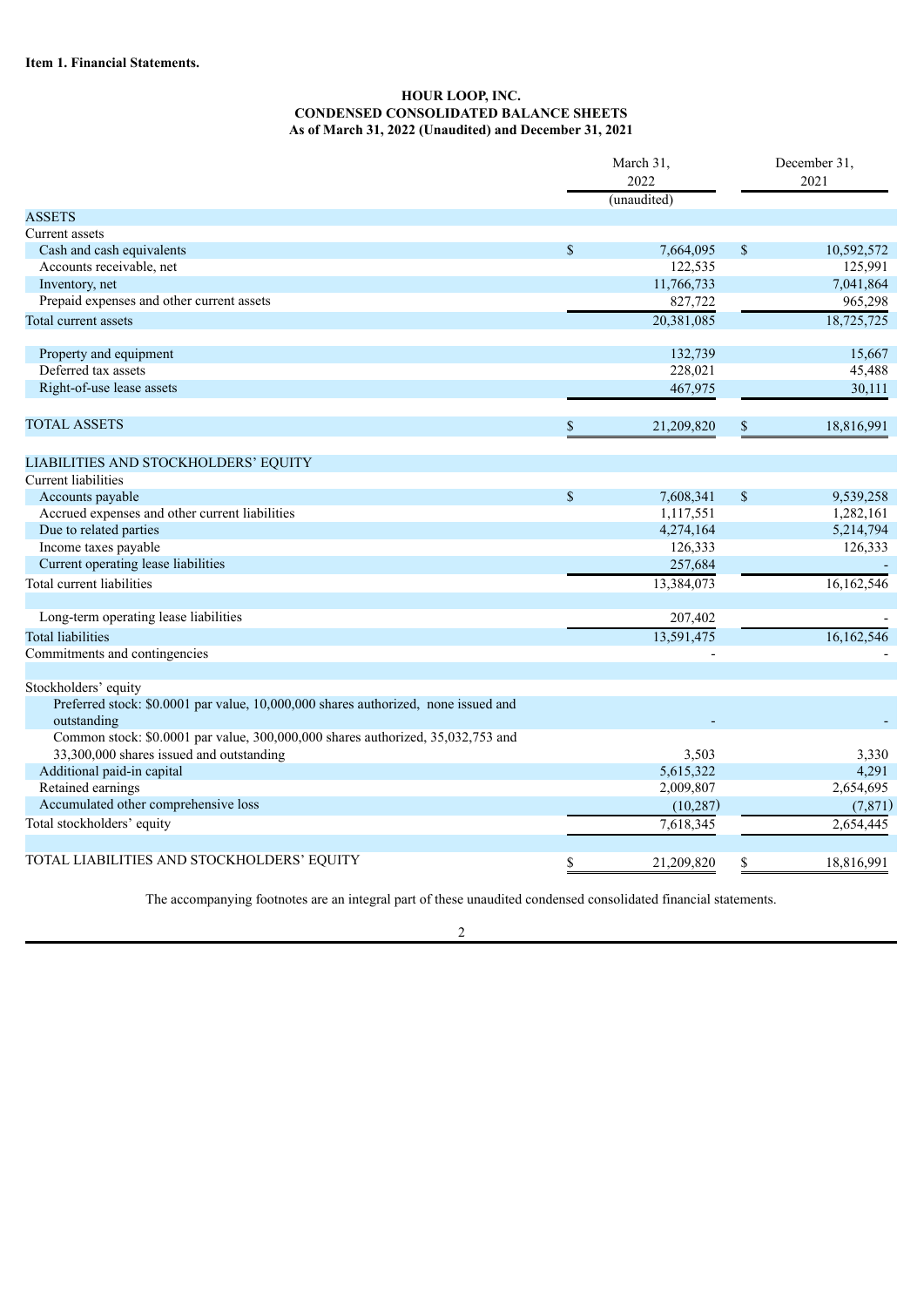## **HOUR LOOP, INC. CONDENSED CONSOLIDATED STATEMENTS OF OPERATIONS AND COMPREHENSIVE LOSS For the Three Months Ended March 31, 2022 and 2021 (Unaudited)**

|                                                      |              | Three Months<br>Ended<br>March 31,<br>2022 |                           |             |
|------------------------------------------------------|--------------|--------------------------------------------|---------------------------|-------------|
| Revenues, net                                        | $\mathbf{s}$ | 12,353,983                                 | $\mathbb{S}$              | 9,322,913   |
| Cost of revenues                                     |              | (5,897,269)                                |                           | (4,094,552) |
| Gross profit                                         |              | 6,456,714                                  |                           | 5,228,361   |
|                                                      |              |                                            |                           |             |
| Operating expenses                                   |              |                                            |                           |             |
| Selling and marketing                                |              | 5,526,102                                  |                           | 3,827,194   |
| General and administrative                           |              | 1,675,964                                  |                           | 536,809     |
| Total operating expenses                             |              | 7,202,066                                  |                           | 4,364,003   |
| (Loss) income from operations                        |              | (745, 352)                                 |                           | 864,358     |
| Other income (expenses)                              |              |                                            |                           |             |
| Other expense                                        |              | (5, 450)                                   |                           | (870)       |
| Interest expense                                     |              | (83, 558)                                  |                           |             |
| Other (expense) income                               |              | 6,939                                      |                           | 2,406       |
| Total other income, net                              |              | (82,069)                                   |                           | 1,536       |
| (Loss) income before income taxes                    |              | (827, 421)                                 |                           | 865,894     |
| Provision for income taxes                           |              | 182,533                                    |                           |             |
| Net (loss) income                                    |              | (644, 888)                                 |                           | 865,894     |
| Other comprehensive loss                             |              |                                            |                           |             |
| Foreign currency translation adjustments             |              | (2, 416)                                   |                           | (1,222)     |
| TOTAL COMPREHENSIVE (LOSS) INCOME                    | \$           | (647, 304)                                 | \$                        | 864,672     |
| Basic and diluted (loss) income per common share     | $\mathbf S$  | (0.02)                                     | $\boldsymbol{\mathsf{S}}$ | 0.03        |
| Weighted-average number of common shares outstanding |              | 35,032,753                                 |                           | 33,300,000  |

The accompanying footnotes are an integral part of these unaudited condensed consolidated financial statements.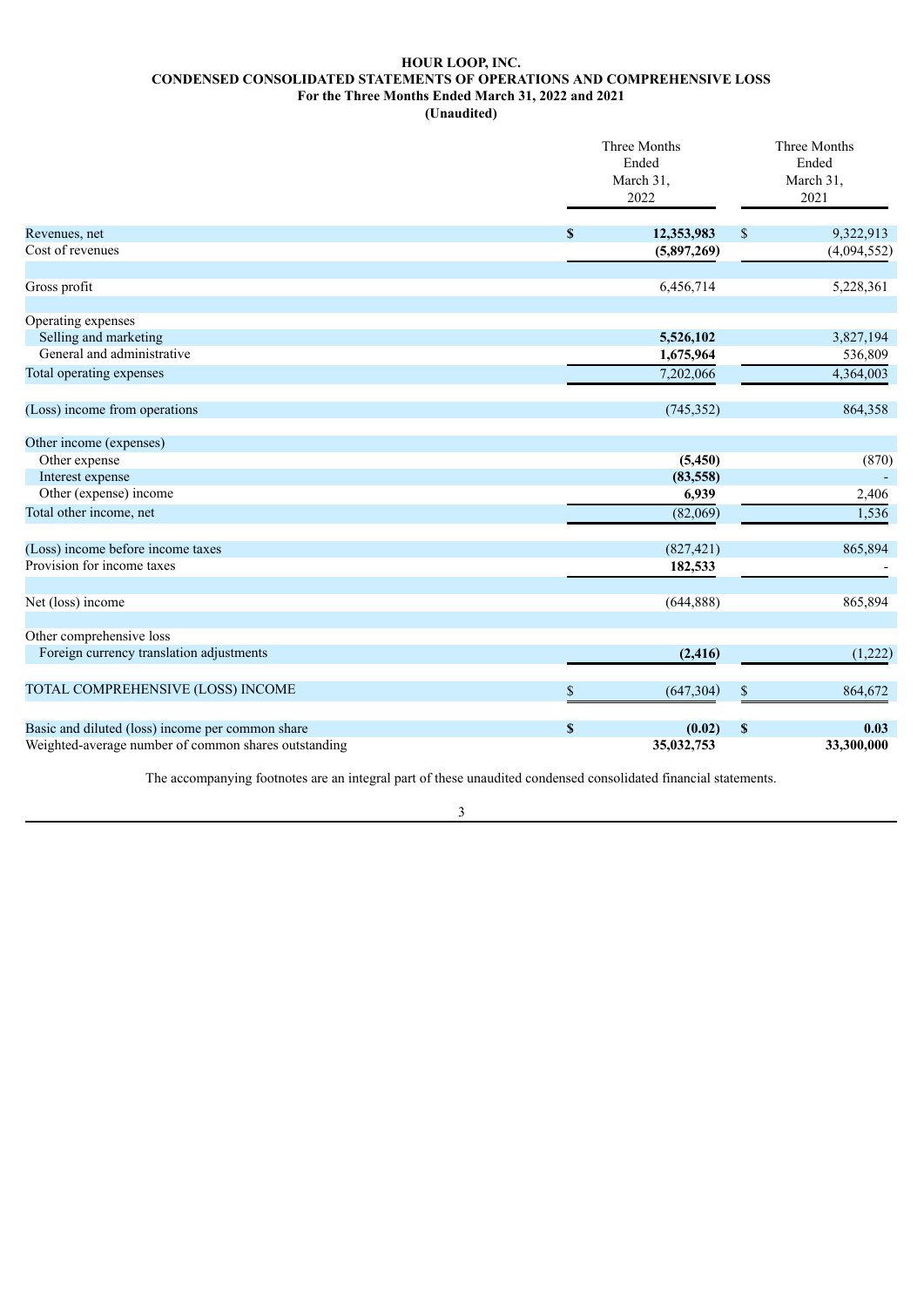## **HOUR LOOP, INC. CONDENSED CONSOLIDATED STATEMENTS OF STOCKHOLDERS' EQUITY For the Three Months Ended March 31, 2022 and 2021 (Unaudited)**

|                                         | Common<br><b>Stock</b><br>(Shares) | Common<br><b>Stock</b><br>(Amount) |              | <b>Additional</b><br>Paid-In<br>Capital | <b>Retained</b><br>Earnings |              | Accumulated<br>Other<br>Comprehensive<br>Income (loss) |               | <b>Total</b><br>Stockholders'<br><b>Equity</b> |
|-----------------------------------------|------------------------------------|------------------------------------|--------------|-----------------------------------------|-----------------------------|--------------|--------------------------------------------------------|---------------|------------------------------------------------|
| <b>BALANCE AT DECEMBER 31, 2020</b>     | 33,300,000                         | \$<br>3,330                        | $\mathbb{S}$ | 1,491                                   | \$4,019,619                 | $\mathbb{S}$ | (3,181)                                                | $\mathcal{S}$ | 4,021,259                                      |
| <b>Contribution</b>                     |                                    |                                    |              | 2,800                                   |                             |              |                                                        |               | 2,800                                          |
| <b>Distribution</b>                     |                                    |                                    |              |                                         |                             |              |                                                        |               |                                                |
| <b>Currency translation adjustments</b> |                                    |                                    |              |                                         |                             |              | (1,222)                                                |               | (1,222)                                        |
| <b>Net Income</b>                       |                                    |                                    |              | ٠                                       | 865,894                     |              | $\qquad \qquad \blacksquare$                           |               | 865,894                                        |
| <b>BALANCE AT MARCH 31, 2021</b>        | \$33,300,000                       | \$<br>3,330                        | $\$$         | 4,291                                   | \$4,885,513                 | \$           | (4, 403)                                               | \$            | 4,888,731                                      |
| <b>BALANCE AT DECEMBER 31, 2021</b>     | 33,300,000                         | \$<br>3,330                        | $\mathbb{S}$ | 4,291                                   | \$2,654,695                 | $\mathbb{S}$ | (7, 871)                                               | $\mathcal{S}$ | 2,654,445                                      |
| <b>Capital increase</b>                 | 1,725,000                          | 172                                |              | 5,580,020                               |                             |              |                                                        |               | 5,580,193                                      |
| <b>Stock-based compensation</b>         | 7,753                              | 1                                  |              | 31,011                                  |                             |              |                                                        |               | 31,011                                         |
| <b>Currency translation adjustments</b> |                                    |                                    |              |                                         |                             |              | (2, 416)                                               |               | (2, 416)                                       |
| <b>Net Loss</b>                         |                                    |                                    |              |                                         | (644,888)                   |              |                                                        |               | (644,888)                                      |
| <b>BALANCE AT MARCH 31, 2022</b>        | \$35,032,753                       | \$<br>3,504                        |              | \$5,615,321                             | \$2,009,807                 | \$           | (10, 287)                                              | \$            | 7,618,345                                      |

The accompanying footnotes are an integral part of these unaudited condensed consolidated financial statements.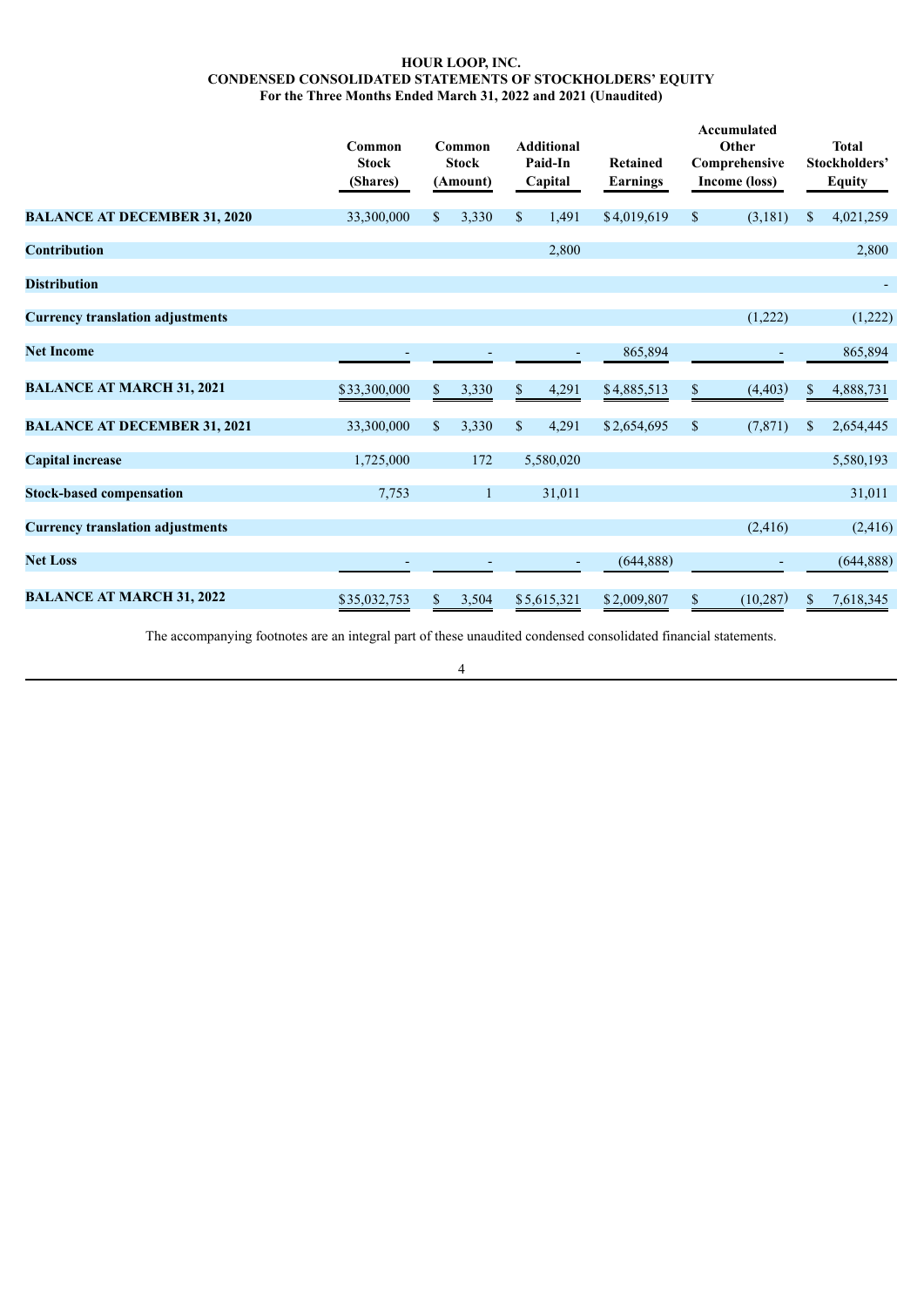## **HOUR LOOP, INC. CONDENSED CONSOLIDATED STATEMENTS OF CASH FLOWS For the Three Months Ended March 31, 2022 and 2021 (Unaudited)**

|                                                                            |                           | <b>Three Months</b><br><b>Ended</b><br>March 31,<br>2022 | Three Months<br>Ended<br>March 31,<br>2021 |             |  |
|----------------------------------------------------------------------------|---------------------------|----------------------------------------------------------|--------------------------------------------|-------------|--|
| Cash flows from operating activities                                       |                           |                                                          |                                            |             |  |
| Net (loss) income                                                          | \$                        | (644, 888)                                               | \$                                         | 865,894     |  |
| Reconciliation of net income to net cash provided by operating activities: |                           |                                                          |                                            |             |  |
| Depreciation expenses                                                      |                           | 8,396                                                    |                                            |             |  |
| Noncash lease expenses                                                     |                           | 57,186                                                   |                                            | 17,274      |  |
| Prepaid expenses -IPO cost                                                 |                           | (576, 167)                                               |                                            |             |  |
| Distribution to director and supervisor                                    |                           | 31,012                                                   |                                            |             |  |
| Interest expense -due to related party                                     |                           | 83,558                                                   |                                            |             |  |
| Changes in operating assets and liabilities:                               |                           |                                                          |                                            |             |  |
| Accounts receivable                                                        |                           | 3,456                                                    |                                            | (94, 500)   |  |
| Inventory                                                                  |                           | (4, 724, 869)                                            |                                            | (2,971,952) |  |
| Prepaid expenses and other current assets                                  |                           | 17,699                                                   |                                            | (86, 413)   |  |
| Accounts payable                                                           |                           | (1,930,917)                                              |                                            | 1,688,236   |  |
| Accrued expenses and other current liabilities                             |                           | (218, 344)                                               |                                            | (575, 357)  |  |
| Operating lease liabilities                                                |                           | (30,593)                                                 |                                            | 853         |  |
| Net cash used in operating activities                                      |                           | (7, 924, 471)                                            |                                            | (1,155,965) |  |
| Cash flows from investing activities:                                      |                           |                                                          |                                            |             |  |
| Purchases of property and equipment                                        |                           | (125, 468)                                               |                                            |             |  |
| Net cash used in investing activities                                      |                           | (125, 468)                                               |                                            |             |  |
| Cash flows from financing activities:                                      |                           |                                                          |                                            |             |  |
| Net advances from related parties                                          |                           | (1,024,188)                                              |                                            | (45, 877)   |  |
| Capital contribution                                                       |                           |                                                          |                                            | 2,800       |  |
| Cash capital increase                                                      |                           | 6,156,360                                                |                                            |             |  |
| Net cash provided by (used in) financing activities                        |                           | 5,132,172                                                |                                            | (43,077)    |  |
| Effect of changes in foreign currency exchange rates                       |                           | (10, 710)                                                |                                            | (641)       |  |
| Net change in cash and cash equivalents                                    |                           | (2,928,477)                                              |                                            | (1,199,683) |  |
| Cash and cash equivalents at beginning of year                             |                           | 10,592,572                                               |                                            | 4,968,064   |  |
| Cash and cash equivalents at end of year                                   | \$                        | 7,664,095                                                | $\$$                                       | 3,768,381   |  |
| Supplemental disclosures of cash flow information:                         |                           |                                                          |                                            |             |  |
| Cash paid for interest                                                     | \$                        | $\overline{\phantom{a}}$                                 | \$                                         |             |  |
| Cash paid for income tax                                                   | $\mathbb S$               |                                                          | $\mathbb{S}$                               |             |  |
| Non-cash investing and financing activities:                               |                           |                                                          |                                            |             |  |
| Right-of-use of assets and operating lease liabilities recognized          | $\boldsymbol{\mathbb{S}}$ | 503,577                                                  | $\$$                                       |             |  |
| Non-cash distribution to stockholders                                      | \$                        |                                                          | \$                                         |             |  |
| Non-cash short-term debt from related parties                              | $\mathbf S$               | $\blacksquare$                                           | $\mathbb{S}$                               |             |  |

The accompanying footnotes are an integral part of these unaudited condensed consolidated financial statements.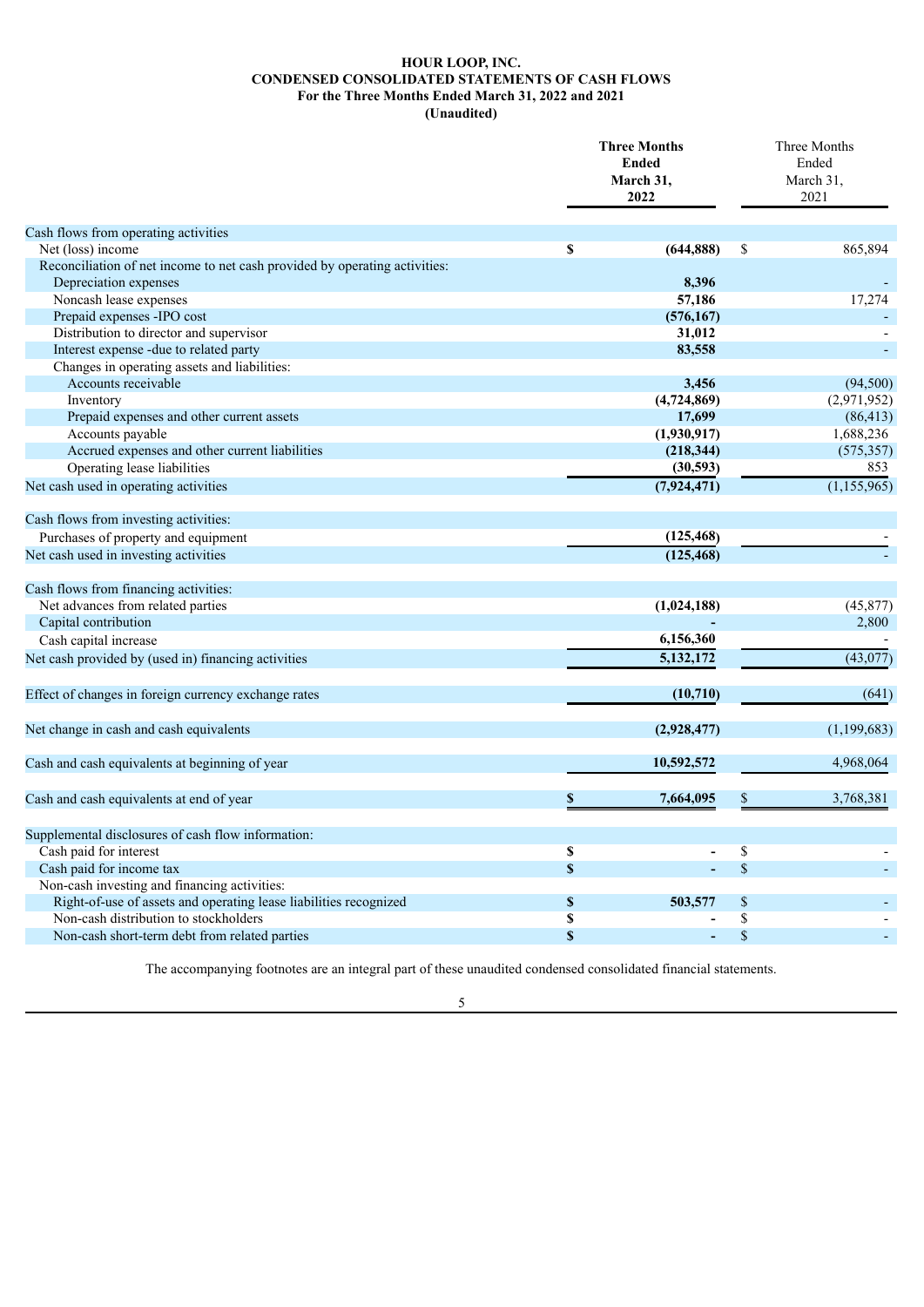#### **NOTE 1 – Nature of Operations and Summary of Significant Accounting Policies**

Hour Loop, Inc. ("Hour Loop" or the "Company") is a rapidly growing technology-enabled consumer products company that uses machine learning and data analytics to design, develop, market and sell products. Hour Loop predominantly operates through online retail channels such as Amazon, Walmart, and Hourloop.com. The Company, as an Internet marketplace seller, sells products in multiple categories, including home/garden décor, toys, kitchenware, apparels, and electronics. The Company has only one segment, which is online retail (e-commerce).

The Company was incorporated on January 13, 2015 under laws of the state of Washington. On April 7, 2021, the Company was converted from a Washington corporation to a Delaware corporation.

In 2019, Hour Loop formed a wholly owned subsidiary, Flywheel e-commerce Co., Ltd. ("Flywheel") to provide business operating consulting services, exclusively to Hour Loop.

**Reorganization** – On June 30, 2021, the Company completed a corporate reorganization (the "Reorganization") to convert its status from a S corporation (10,000,000 common shares issued and outstanding) to a C corporation (10,000,000 common shares issued and outstanding) with an effective date of July 27, 2021. The reorganization did not change the ownership of the Company and each of the Company's two stockholders (Sam Lai and Maggie Yu) continues to own 50% of the Company. The discussion and presentation of the unaudited condensed consolidated financial statements herein assumes the completion of the Reorganization had become effective as of the beginning of the first period presented in the accompanying unaudited condensed consolidated financial statements.

Consistent with Section 1362 of the Internal Revenue Code of 1986, as amended, the retained earnings as of July 27, 2021 were distributed to the S corporation stockholders. Stockholders and the Company have entered into an agreement for this amount to be loaned to the Company. The amount of this distribution was \$4,170,418 and the annual interest rate is 2%. The maturity date is December 31, 2022.

On September 27, 2021, the Company completed a stock split (the "Stock Split") such that each outstanding share of the Company's common stock was sub-divided and converted into 4.44 shares of common stock. As result of the Stock Split, the total number of shares outstanding became 44,400,000.

On December 3, 2021, the Company completed a reverse stock split (the "Reverse Split") such that each outstanding share of the Company's common stock was converted into 0.75 shares of common stock. As a result of the Stock Split, the total number of shares outstanding became 33,300,000.

**Basis of Presentation** – The unaudited condensed consolidated financial statements and accompanying notes of the Company have been prepared in accordance with the accounting principles generally accepted in the United States of America ("U.S. GAAP").

**Principles of Consolidation** – The unaudited condensed consolidated financial statements include the accounts of Hour Loop and Flywheel. All material inter-company accounts and transactions were eliminated in consolidation.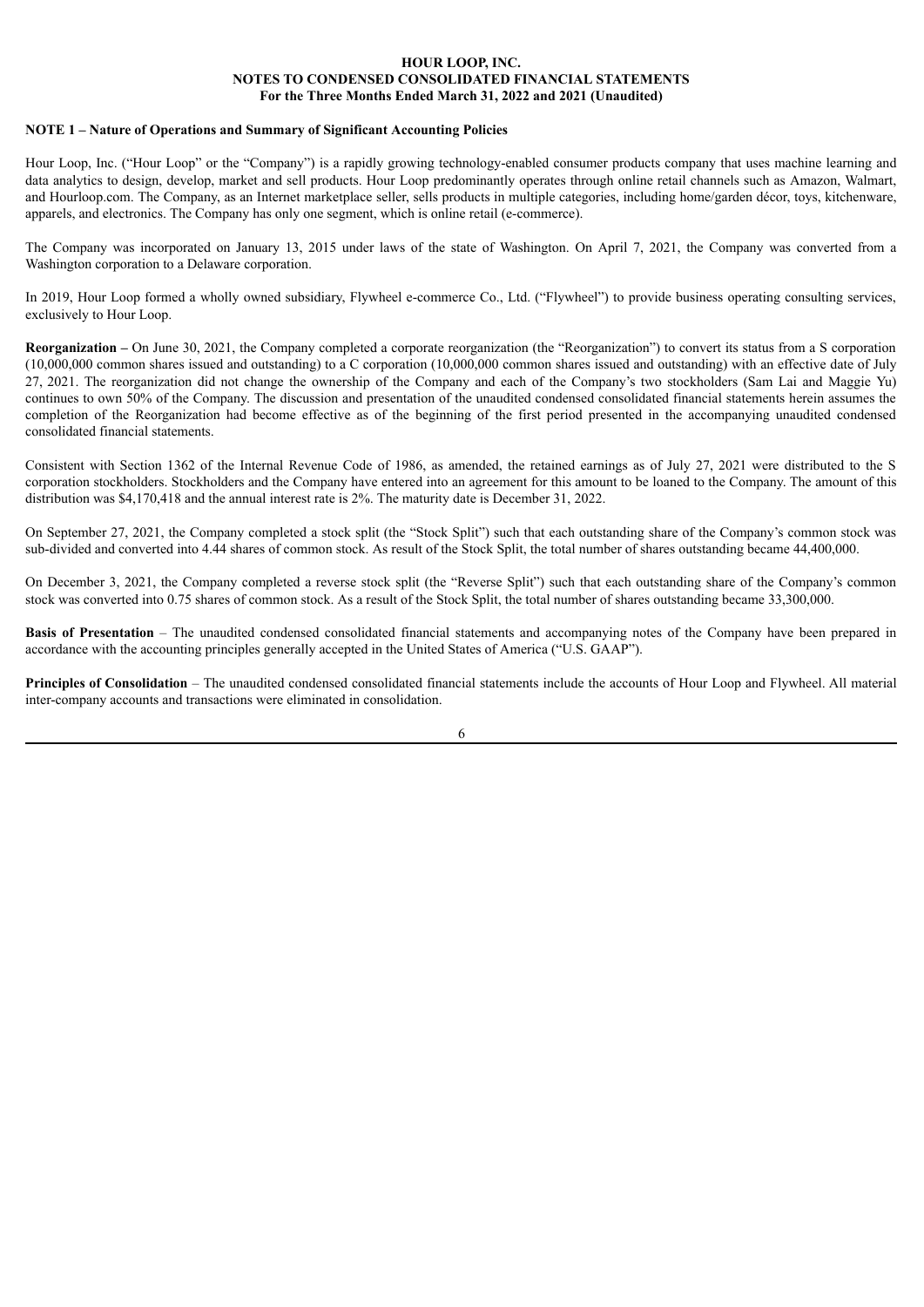**Foreign Currency and Currency Translation** – The assets and liabilities of Flywheel, having a functional currency other than the U.S. dollar, are translated into U.S. dollars at exchange rates in effect at period-end, with resulting translation gains or losses included within other comprehensive income or loss. Revenues and expenses are translated into U.S. dollars at average monthly rates of exchange in effect during each period. All of the Company's foreign operations use their local currency as their functional currency. Currency gains or losses resulting from transactions executed in currencies other than the functional currency are included in other income (expense) in the unaudited condensed consolidated statement of operations and other comprehensive income.

The Company is exposed to foreign currency exchange risk through its foreign subsidiary in Taiwan, which reports its earnings in Taiwan dollars. The Company translates the foreign assets and liabilities at exchange rates in effect at the unaudited condensed consolidated balance sheet date, and translates the revenues and expenses using average rates during the year. The resulting foreign currency translation adjustments are recorded as a separate component of accumulated other comprehensive income or loss in the accompanying unaudited condensed consolidated balance sheet and the unaudited condensed consolidated statements of operations. The Company does not hedge foreign currency translation risk in the net assets and income reported from these sources.

The relevant exchange rates are listed below:

|                                       | March 31,<br>2022 | December 31.<br>2021 |
|---------------------------------------|-------------------|----------------------|
| Period NTD: USD exchange rate         | 28.575            | 27.630               |
| Period Average NTD: USD exchange rate | 28.388            | 27.706               |

**Use of Estimates** – The preparation of financial statements in conformity with U.S. GAAP requires management to make estimates and assumptions that affect the reported amounts of assets and liabilities and disclosure of contingent assets and liabilities at the date of the financial statements and the reported amounts of revenues and expenses during the reporting period. Actual results could differ from these estimates.

Significant estimated include, but not limited to, estimates associated with the collectability of accounts receivable and inventory valuation.

**COVID-19 Pandemic** – In March 2020, the World Health Organization recognized the novel strain of coronavirus (COVID-19) as a pandemic. This COVID-19 outbreak has severely restricted the level of economic activity around the world. In response to this COVID-19 outbreak, the governments of many countries, states, cities, and other geographic regions have taken preventative or protective actions, such as imposing restrictions on travel and business operations and advising or requiring individuals to limit or forego their time outside of their homes. The Company's services, operating results and financial performance could be adversely affected by the overall impacts of the pandemic. Management has determined that there is no material uncertainty that casts substantial doubt on the Company's ability to continue as a going concern. It is expected that COVID-19 might have some impact, though it is not anticipated to be significant.

**Cash and Cash Equivalents** – The Company considers all highly liquid financial instruments purchased with original maturities of three months or less to be cash and cash equivalents. The carrying amount of cash and cash equivalents approximates fair value.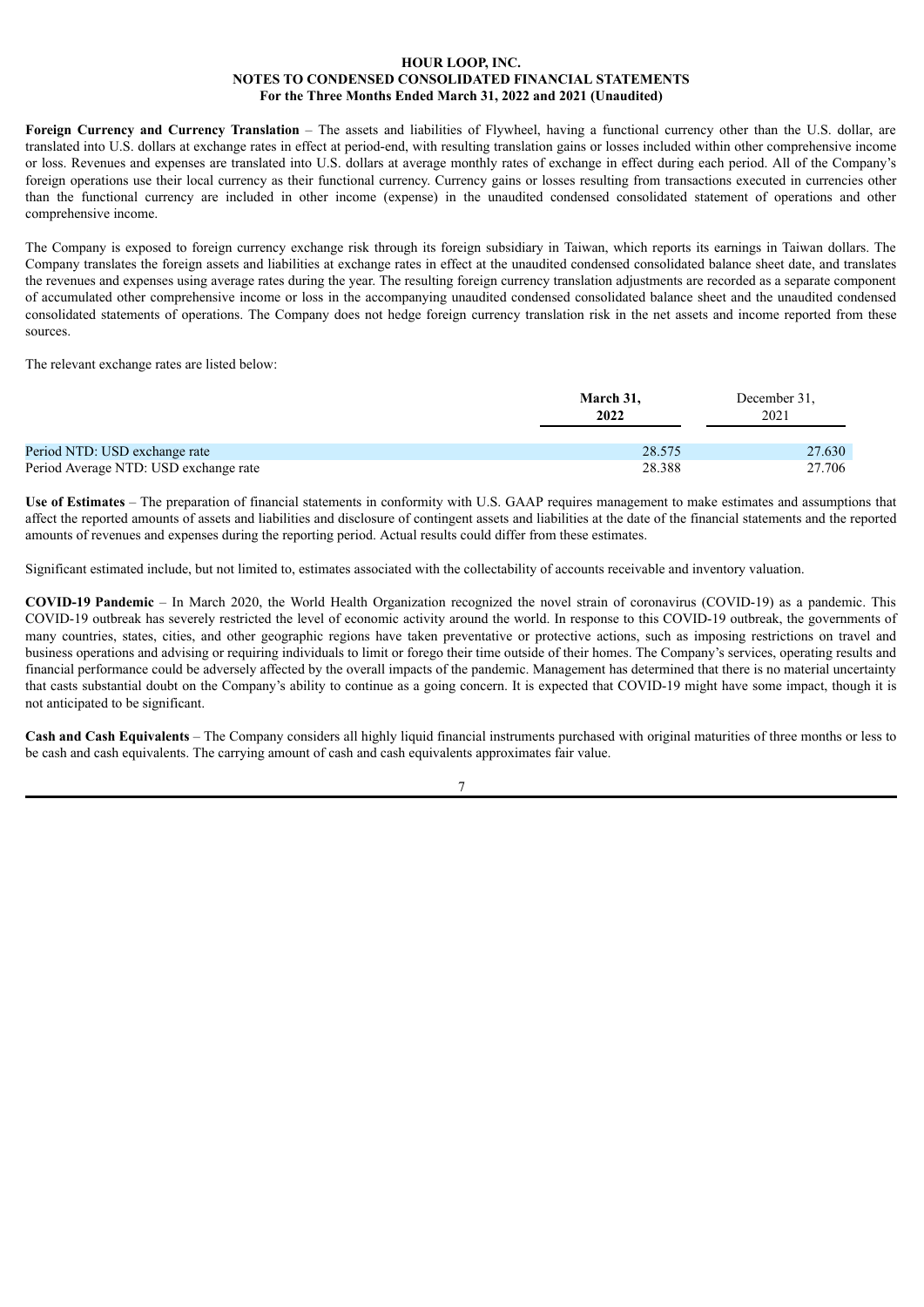**Accounts Receivable and Allowance for Doubtful Accounts** – Accounts receivable are stated at historical cost less allowance for doubtful accounts. On a periodic basis, management evaluates its accounts receivable and determines whether to provide an allowance or if any accounts should be written off based on a past history of write-offs, collections and current credit conditions. A receivable is considered past due if the Company has not received payments based on agreed-upon terms. The Company generally does not require any security or collateral to support its receivables. The collection is primarily through Amazon and collection period is usually less than 7 days. The Company performs on-going evaluations of its customers and maintains an allowance for bad and doubtful receivables. As of March 31, 2022 and December 31, 2021, the Company did not deem it necessary to have an allowance for bad debt or doubtful accounts.

**Inventory and Cost of Goods Sold** – The Company's inventory consists almost entirely of finished goods. Inventories are stated at the lower of cost or net realizable value. Cost is principally determined on a first-in first-out basis. The Company's costs include the amounts it pays manufacturers for product, tariffs and duties associated with transporting product across national borders, and freight costs associated with transporting the product from its manufacturers to its warehouses, as applicable. The merchandise with terms of FOB shipping point from vendors was recorded as the inventory-in-transit when inventory left the shipping dock of the vendors but not yet reached the receiving dock of the Company. Management continually evaluates its estimates and judgments including those related to merchandise inventory.

The "Cost of revenues" line item in the unaudited condensed consolidated statements of operations is principally inventory sold to customers during the reporting period. The Company had inventory allowance balances of \$163,316 and \$184,720 as of March 31, 2022 and December 31, 2021, respectively. Full inventory allowance is recorded for any inventory SKU not sold for more than one year.

**Property and Equipment** – Property and equipment are recorded at cost and depreciated over the estimated useful life of the asset using the straight-line method. The Company elected to expense any individual property and equipment items under \$2,500. Thus, the Company had property and equipment of \$132,739 and \$15,667 as of March 31, 2022 and December 31, 2021, respectively.

The major property and equipment is computers for which the estimated useful life is 3 years.

**Fair Value Measurement** – Fair value is defined as the exchange price that would be received for an asset or paid to transfer a liability (an exit price) in the principal or most advantageous market for the asset or liability in an orderly transaction between market participants at the measurement date. The carrying amounts reported in the unaudited condensed consolidated balance sheets for cash and cash equivalents, accounts receivable, accounts payable, long term liabilities, due to related parties and other current liabilities approximate fair value because of the immediate or short term maturity of these financial instruments.

**Revenue Recognition** – The Company accounts for revenue in accordance with Financial Accounting Standards Board ("FASB") Accounting Standard Codification ("ASC") Topic 606, Revenue from Contracts with Customers ("ASC Topic 606"). The Company adopted ASC Topic 606 as of January 1, 2019. The standard did not affect the Company's consolidated financial position, or cash flows. There were no changes to the timing of revenue recognition as a result of the adoption.

The Company recognizes revenue in accordance with ASC Topic 606, Revenue from Contracts with Customers, which provided a five-step model for recognizing revenue from contracts with customers as follows:

- Identify the contract with a customer.
- Identify the performance obligations in the contract.
- Determine the transaction price.
- Allocate the transaction price to the performance obligations in the contract.
- Recognize revenue when or as performance obligations are satisfied.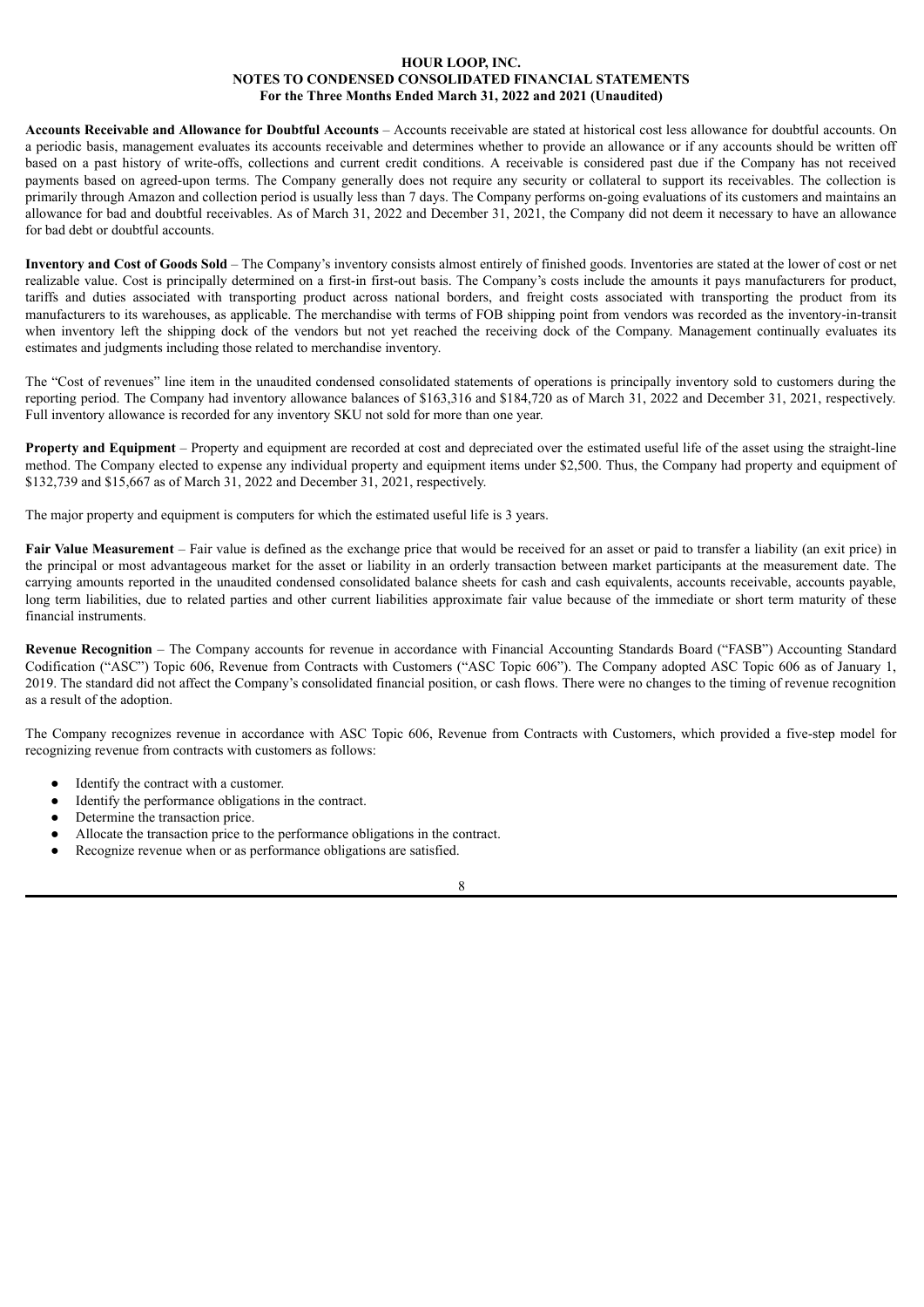The Company derives its revenue from the sale of consumer products. The Company sells its products directly to consumers through online retail channels. The Company considers customer order confirmations to be a contract with the customer. Customer confirmations are executed at the time an order is placed through third-party online channels. For all of the Company's sales and distribution channels, revenue is recognized when control of the product is transferred to the customer (i.e., when the Company's performance obligation is satisfied), which typically occurs at shipment date. As a result, the Company has a present and unconditional right to payment and record the amount due from the customer in accounts receivable.

The Company evaluated principal versus agent considerations to determine whether it is appropriate to record platform fees paid to Amazon as an expense or as a reduction of revenue. Platform fees are recorded as sales and distribution expenses and are not recorded as a reduction of revenue because the Company owns and controls all the goods before they are transferred to the customer. The Company can, at any time, direct Amazon, similarly, other thirdparty logistics providers ("Logistics Providers"), to return the Company's inventories to any location specified by the Company. It is the Company's responsibility to make any returns made by customers directly to Logistic Providers and the Company retains the back-end inventory risk. Further, the Company is subject to credit risk (i.e., credit card chargebacks), establishes prices of its products, can determine who fulfills the goods to the customer (Amazon or the Company) and can limit quantities or stop selling the goods at any time. The customer can return the products within 30 days after the products are delivered and estimated sales returns are calculated based on the expected returns. Based on these considerations, the Company is the principal in this arrangement. The rates of sales returns were 7.26% and 6.76% for the periods ended March 31, 2022 and 2021, respectively.

The Company also offers price discounts. From time to time, the Company offers price discounts on certain selected items to stimulate the sales of those items. Revenue is measured as the amount of consideration for which the Company expects to be entitled in exchange for transferring goods. Consistent with this policy, the Company reduces the amount of these discounts from the gross revenue to calculate the net revenue recorded on the statement of operations.

Performance Obligations. A performance obligation is a promise in a contract to transfer a distinct good to the customer and is the unit of account in ASC Topic 606. A contract's transaction price is recognized as revenue when the performance obligation is satisfied. Each of the Company's contracts have a single distinct performance obligation, which is the promise to transfer individual goods. For consumer product sales, the Company has elected to treat shipping and handling as fulfillment activities, and not a separate performance obligation. The Company has shipping and handling costs of \$2,653,614 and \$1,805,596 for the periods ended March 31, 2022 and 2021, respectively, which were recorded in Selling and Marketing expenses. Accordingly, the Company recognizes revenue for its single performance obligation related to product sales at the time control of the merchandise passes to the customer, which is generally at the time of shipment. The Company bills customers for charges for shipping and handling on certain sales and such charges are recorded as part of net revenue.

For each contract, the Company considers the promise to transfer products to be the only identified performance obligation. In determining the transaction price, the Company evaluates whether the price is subject to refund or adjustment to determine the net consideration to which the Company expects to be entitled. The Company's revenues for the periods ended March 31, 2022 and 2021 are recognized at a point in time.

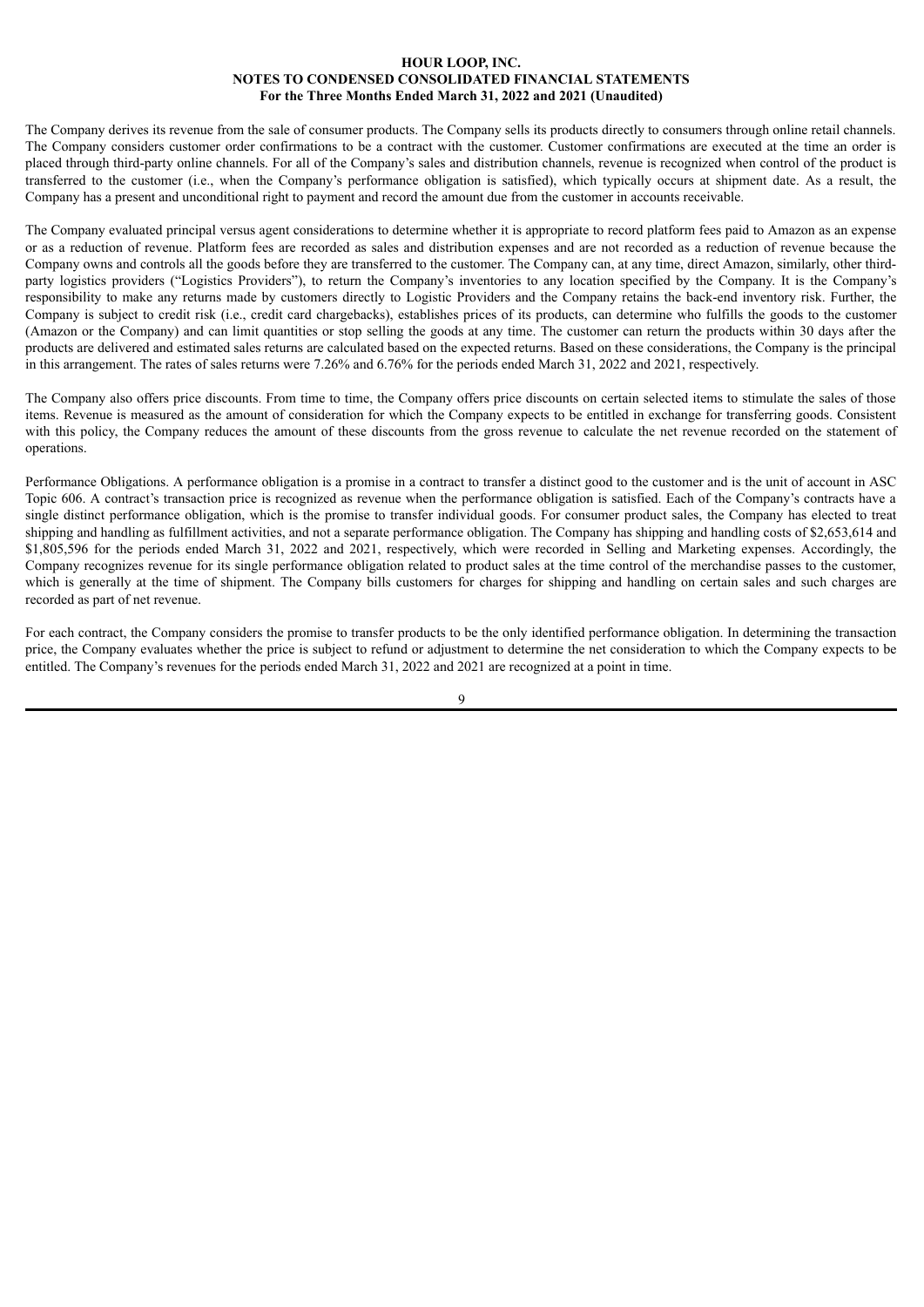**Income Taxes** – Prior to 2021, the Company, with the stockholders' consent, has elected to be taxed as an "S corporation" under the provisions of the Internal Revenue Code of 1986, as amended, and comparable state income tax law. As an S corporation, the Company was generally not subject to corporate income taxes, and the Company's net income or loss is reported on the individual tax return of the stockholder of the Company. On July 27, 2021, the tax status changed to an C Corporation. Per ASC 740-10-45-19, when deferred tax accounts are recognized or derecognized as required by paragraphs 740-10-25-32 and 740-10-40-6 due to a change in tax status, the effect of recognizing or derecognizing the deferred tax liability of asset shall be included in income from continuing operations.

The Company also complied with state tax code, including California franchise tax.

Management has evaluated its tax positions and has concluded that the Company had taken no uncertain tax positions that could require adjustment or disclosure in the financial statements to comply with provisions set forth in ASC section 740, *Income Taxes*.

**Presentation of Sales Taxes** – Governmental authorities impose sales tax on all of the Company's sales to nonexempt customers. The Company collects sales tax from customers and remits the entire amount to the governmental authorities. The Company's accounting policy is to exclude the tax collected and remitted from revenues and cost of revenues.

The Company makes an assessment of sales tax payable including any related interest and penalties and accrues these estimated on the financial statements. Pursuant to the Wayfair decision, each state enforced sales tax collection at different dates. The Company collects and remits sales tax in accordance with state regulations. The Company estimates that as of March 31, 2022 and December 31, 2021, it owed \$693,531 and \$620,963, respectively in sales taxes along with penalties and interest.

**Concentrations of Risks** – Financial instruments that potentially subject the Company to concentrations of credit risk consist primarily of cash and accounts receivable. The Company maintains cash with various domestic and foreign financial institutions of high credit quality. The Company performs periodic evaluations of the relative credit standing of all of the aforementioned institutions.

The Company's accounts receivables are derived from sales contracts with a large number of customers. The Company maintains reserves for potential credit losses on customer accounts when deemed necessary. Significant customers are those which represent more than 10% of the Company's total net revenue or gross accounts receivable balance at the balance sheet date. During the periods ended March 31, 2022 and 2021, the Company had no customer that accounted for 10% or more of total net revenues. In addition, as of March 31, 2022 and 2021, the Company has no customer that accounted for 10% or more of gross accounts receivable. As of March 31, 2022 and December 31, 2021, all of its accounts receivable are held by the Company's sales platform agent, Amazon, which collects money on the Company's behalf from its customers. Therefore, the Company's accounts receivable are comprised of receivables due from Amazon and the reimbursement from Amazon to the Company usually takes 15 to 20 days.

The Company's business is reliant on one key vendor which currently provides the Company with its sales platform, logistics and fulfillment operations, including certain warehousing for the Company's net goods, and invoicing and collection of its revenue from the Company's end customers. During the periods ended March 31, 2022 and 2021, approximately 100% of the Company's revenue was through or with the Amazon sales platform.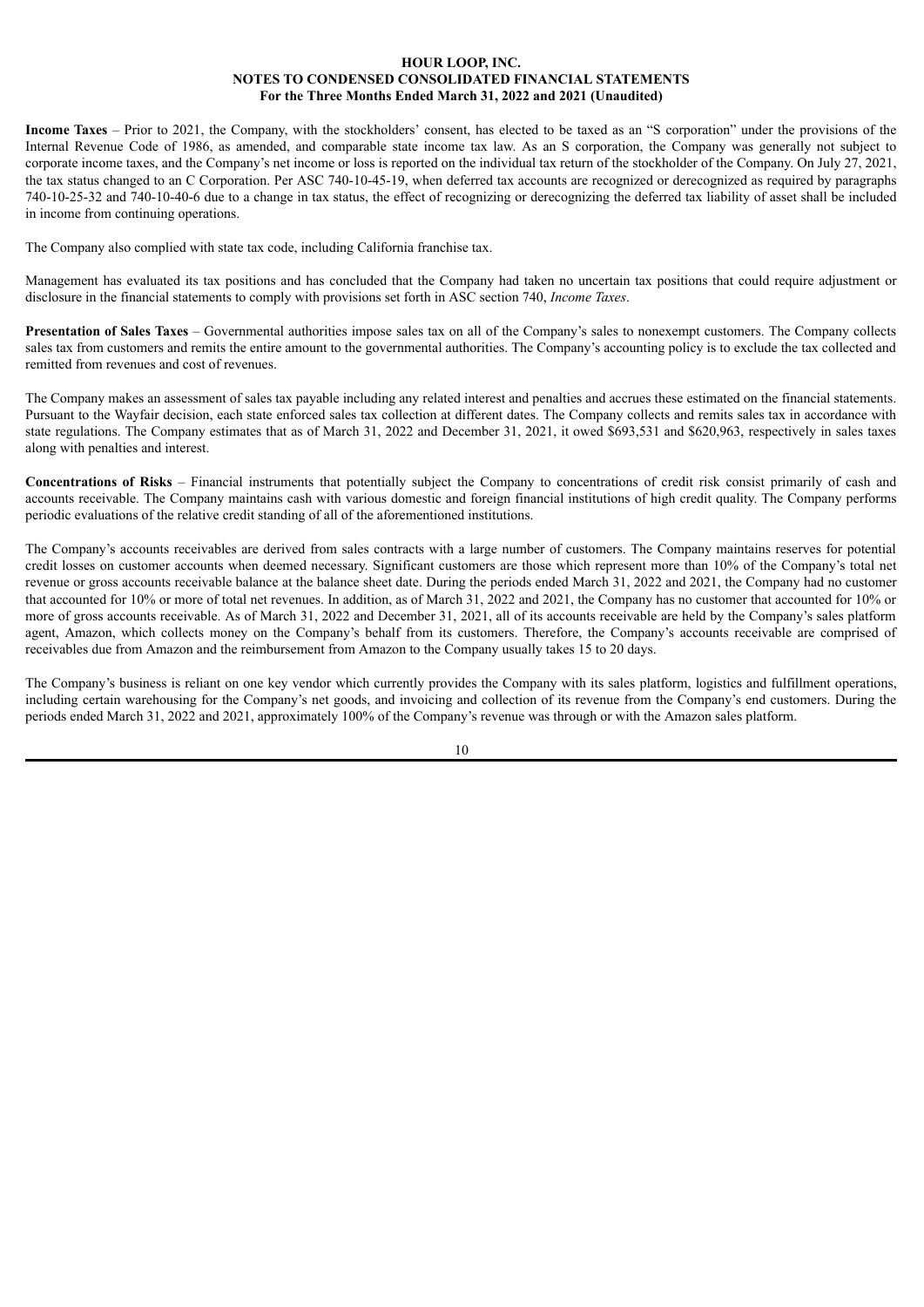**Selling and Marketing** – Selling and marketing expenses are expensed as incurred in accordance with ASC 720-35. Among these, advertising and promotion expenses were \$401,499 and \$337,162 for periods ended March 31, 2022 and 2021, respectively.

**General and Administrative** – General and administrative are expensed as incurred in accordance with ASC 720-35.

**Commitments and Contingencies** – Liabilities for loss contingencies arising from claims, assessments, litigation, fines, penalties, and other sources are recorded when it is probable that a liability has been incurred and the amount can be reasonably estimated. Legal costs incurred in connection with loss contingencies are expensed as incurred.

**Related Parties** – The Company accounts for related party transactions in accordance with ASC Topic 850 (Related Party Disclosures). A party is considered to be related to the Company if the party directly or indirectly or through one or more intermediaries, controls, is controlled by, or is under common control with the Company. Related parties also include principal owners of the Company, its management, members of the immediate families of principal owners of the Company and its management and other parties with which the Company may deal if one party controls or can significantly influence the management or operating policies of the other to an extent that one of the transacting parties might be prevented from fully pursuing its own separate interests. A party which can significantly influence the management or operating policies of the transacting parties or if it has an ownership interest in one of the transacting parties and can significantly influence the other to an extent that one or more of the transacting parties might be prevented from fully pursuing its own separate interests is also a related party.

**Earnings per Share –** The Company computes basic earnings per common share using the weighted-average number of shares of common stock outstanding during the period. For period in which the Company reports net losses, diluted net loss per share attributable to stockholders is the same as basic net loss per share attributable to stockholders, because potentially dilutive common shares are not assumed to have been issued if their effect is antidilutive.

## **NOTE 2 – Recent Accounting Pronouncements**

The FASB issues Accounting Standards Updates ("ASU") to amend the authoritative literature in the ASC. There have been several ASUs to date that amend the original text of the ASCs. Other than those discussed below, the Company believes those ASUs issued to date either (i) provide supplemental guidance, (ii) are technical corrections, (iii) are not applicable to the Company or (iv) are not expected to have a significant impact on the Company.

In December 2019, the FASB issued ASU 2019-12, Simplifying the Accounting for Income Taxes, as part of its Simplification Initiative to reduce the cost and complexity in accounting for income taxes. This standard removes certain exceptions related to the approach for intra period tax allocation, the methodology for calculating income taxes in an interim period and the recognition of deferred tax liabilities for outside basis differences. It also amends other aspects of the guidance to help simplify and promote consistent application of U.S. GAAP. The amendments in these ASUs are effective for the Company's fiscal years, and interim periods within those fiscal years beginning October 1, 2022. The Company does not expect to early adopt this guidance and is in the process of evaluating the impact of adoption of this guidance on the Company's unaudited condensed consolidated financial statements.

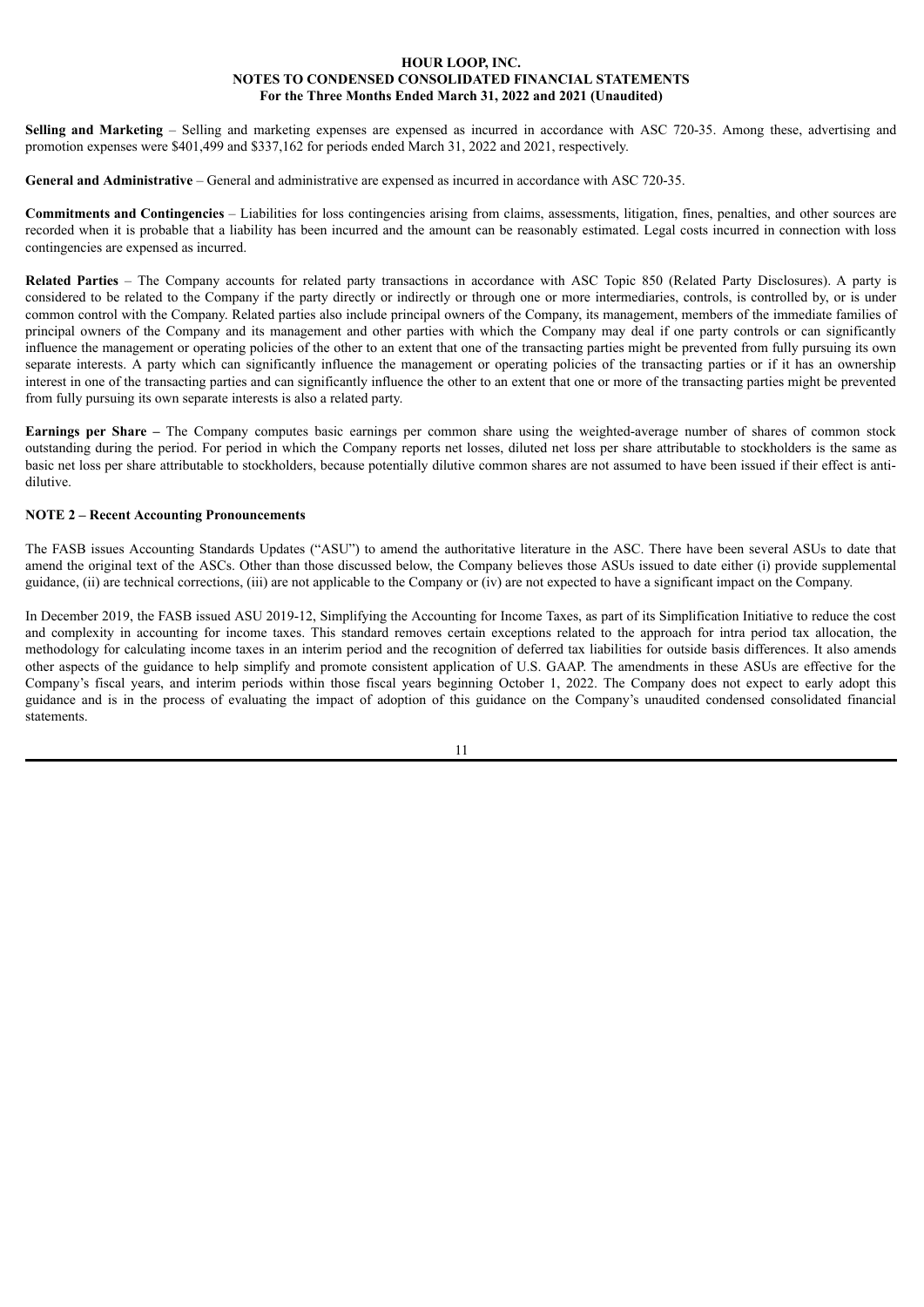## **NOTE 3 – Cash and Cash Equivalents**

Cash and cash equivalents is comprised of the following as of March 31, 2022 and December 31, 2021:

|                          | March 31,<br>2022 | December 31,<br>2021 |
|--------------------------|-------------------|----------------------|
| Checking account         | 7,636,589         | 10,591,158           |
| Savings account and Cash | 506               | 1,414                |
| Deposit in-transit       | 27,000            |                      |
| Total                    | 7,664,095         | 10,592,572           |

## **NOTE 4 – Inventory**

Inventory was comprised of the following as of March 31, 2022 and December 31, 2021:

|                      |   | March 31,<br>2022 | December 31,<br>2021 |            |  |
|----------------------|---|-------------------|----------------------|------------|--|
| Inventory            | S | 10,123,025        |                      | 5,852,658  |  |
| Inventory-In-Transit |   | 1,807,024         |                      | 1,373,926  |  |
| Allowance            |   | (163,316)         |                      | (184, 720) |  |
| Total                |   | 11,766,733        |                      | 7,041,864  |  |

For the fiscal period ended March 31, 2022 and December 31, 2021, the Company recorded an inventory provision as follows:

|                        | March 31, | December 31. |  |  |
|------------------------|-----------|--------------|--|--|
| Allowance of inventory | 2022      | 2021         |  |  |
| Beginning balance      | 184,720   | 431,313      |  |  |
| Provision              | 39,773    | 116,359      |  |  |
| Write off              | (61, 177) | (362, 952)   |  |  |
| Ending balance         | 163,316   | 184.720      |  |  |

# **NOTE 5 – Property and Equipment**

|                                          | March 31,<br>2022 | December 31.<br>2021 |  |  |
|------------------------------------------|-------------------|----------------------|--|--|
| Property and equipment                   | 141,583           | 16,115               |  |  |
| Accumulated depreciation                 | (8, 844)          | (448)                |  |  |
| Total property, plant and equipment, net | 132,739           | 15,667               |  |  |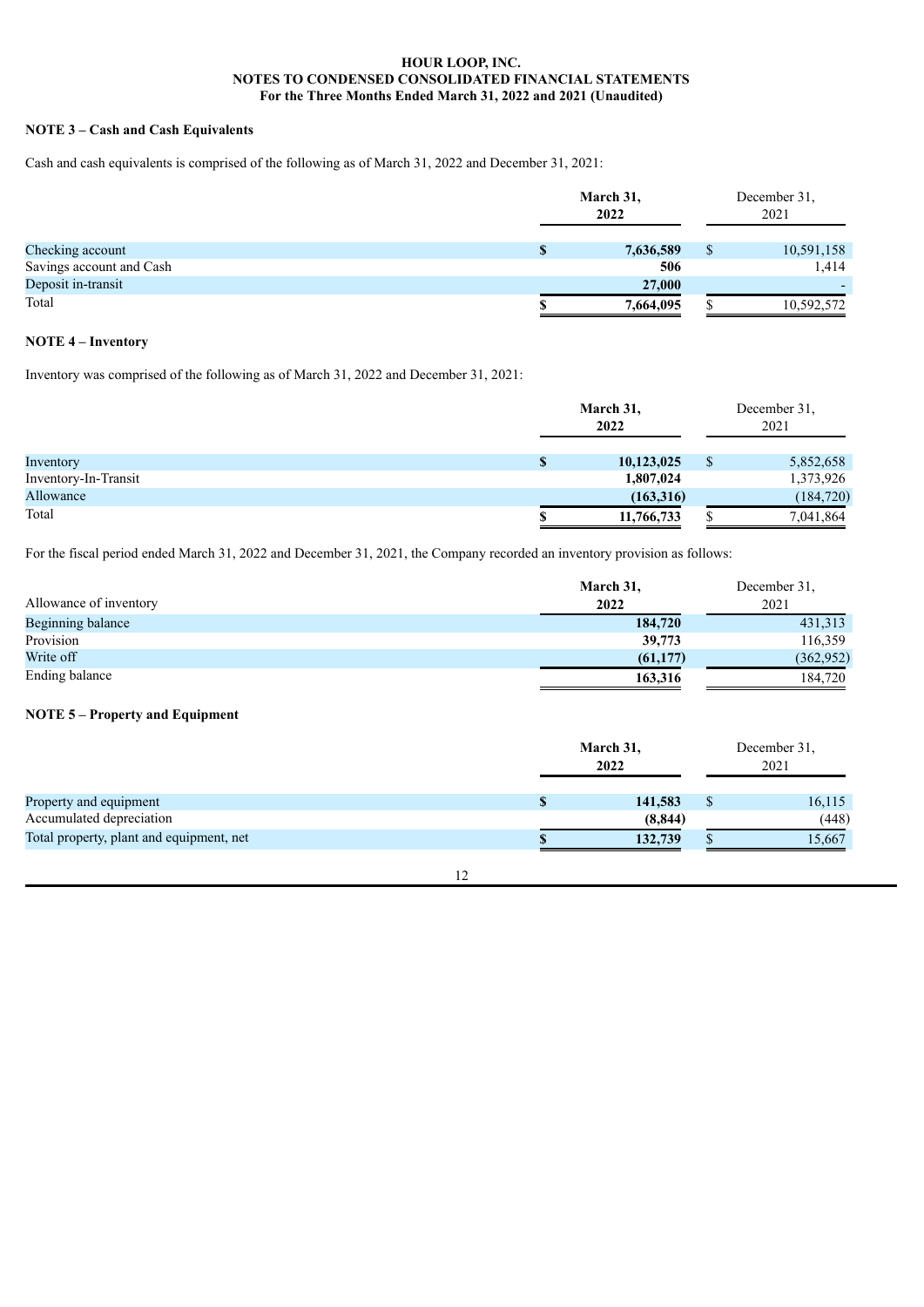#### **NOTE 6 – Prepaid Expenses and Other Current Assets**

|                           | March 31,<br>2022 |         |    | December 31.<br>2021 |  |
|---------------------------|-------------------|---------|----|----------------------|--|
| Advance to suppliers      |                   | 356,649 | \$ | 78,875               |  |
| Prepaid expenses          |                   | 203,044 |    | 120,899              |  |
| Prepaid expenses-IPO cost |                   |         |    | 576,168              |  |
| Tax receivable            |                   | 124,962 |    | 114,640              |  |
| Lease refundable deposit  |                   | 82,128  |    | 70,554               |  |
| Other current assets      |                   | 60,939  |    | 4,162                |  |
| Total                     |                   | 827,722 |    | 965,298              |  |

## **NOTE 7 – Accrued Expenses and Other Current Liabilities**

Accrued expenses and other current liabilities were comprised of the following as of March 31, 2022, and December 31, 2021:

|                   |  | March 31,<br>2022 |    | December 31,<br>2021 |  |
|-------------------|--|-------------------|----|----------------------|--|
| Sales tax payable |  | 693,531           | \$ | 620,963              |  |
| Accrue payroll    |  | 238,469           |    | 476,277              |  |
| Accrued expenses  |  | 128,934           |    | 116,679              |  |
| Other payable     |  | 56,617            |    | 68,242               |  |
| Total             |  | 1,117,551         |    | 1,282,161            |  |

## **NOTE 8 – Loans**

## **Line of Credit**

On June 19, 2019, the Company signed a line of credit agreement in the amount of \$785,000 with Bank of America. The line of credit matures on June 18, 2024 and bears interest at a rate of 8.11% per annum.

As of March 31, 2022 and December 31, 2021, the outstanding balances under the Bank of America line of credit were \$-0- and \$-0-, respectively. Also, the Company had accrued interest expenses \$27,996 as of December 31, 2020, and such amount has not yet been paid. Accrued interest expense has been recorded in the accrued expenses on the balance sheet.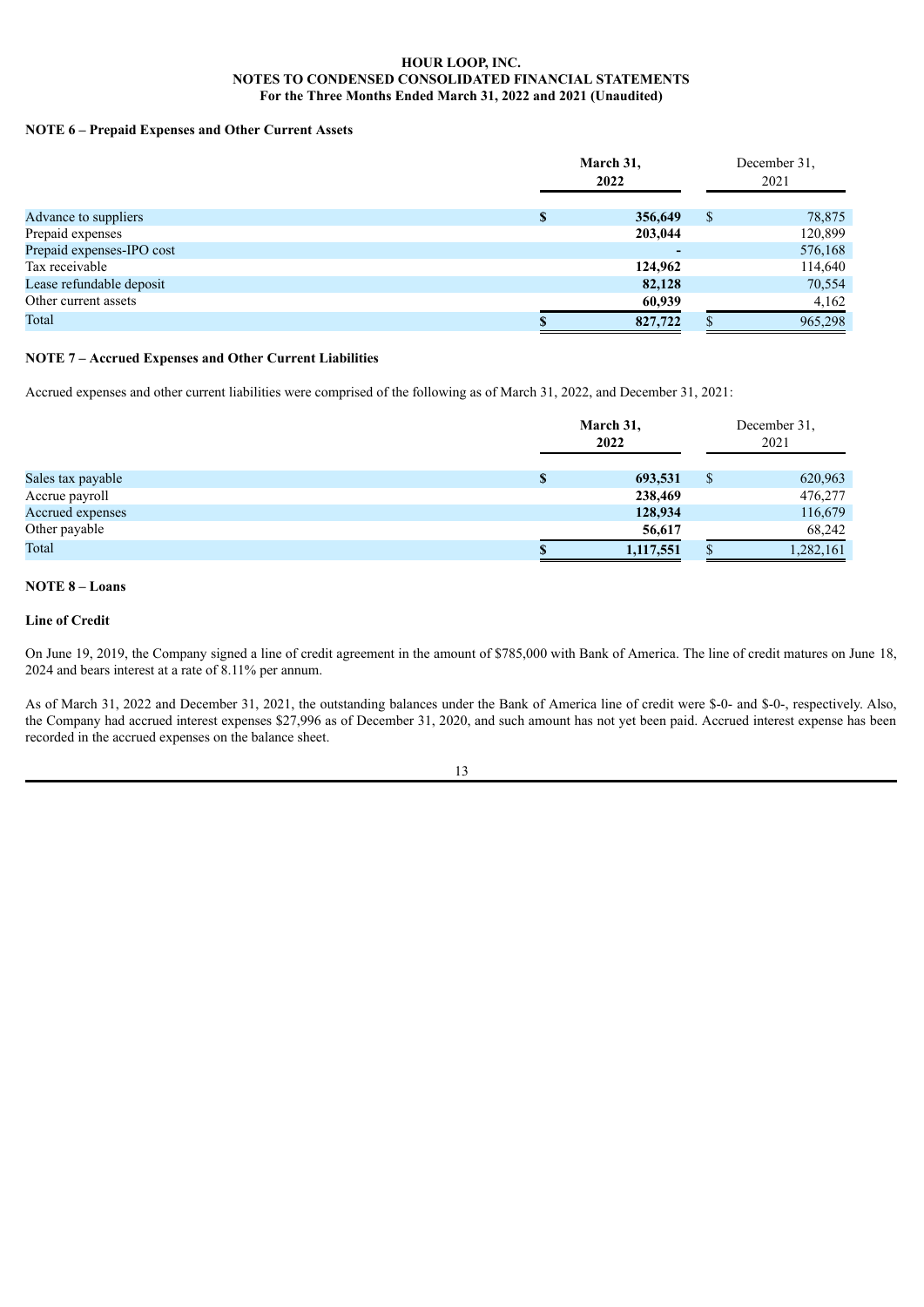#### **NOTE 9 – Related Party Transactions**

From time to time, the Company receives loans and advances from its stockholders to fund its operations. As of March 31, 2022 and December, 31 2021, the Company had \$4,274,164 and \$5,214,794 due to related parties, respectively.

On December 30, 2020 and later modified on September 16, 2021, the Company and the shareholders entered into a loan agreement of \$1,041,353 and converted it into a retroactive interest-bearing (2%) loan with a repayment date of December 31, 2021. On January 18, 2022, the Company repaid the loan in full.

On July 27, 2021, the Company and the shareholders entered into a loan agreement of \$4,170,418, and the loan is subordinated. The annual interest rate is 2% and the repayment date is December 31, 2022. The Company has accrued interest in the amount of \$103,746 as of March 31, 2022.

### **NOTE 10 – Leases**

As of January 1, 2019, the Company adopted ASC Topic 842, Leases, which allows the Company to apply the transition provision at the Company's adoption date instead of at the earliest comparative period presented in the financial statements. Therefore, the Company recognized and measured leases existing at January 1, 2019 but without retrospective application. In addition, the Company elected the optional practical expedient permitted under the transition guidance which allows the Company to carry forward the historical accounting treatment for existing leases upon adoption. No impact was recorded to the beginning retained earnings for ASC Topic 842. The Company had two operating leases. The leased assets in Hour Loop and Flywheel are presented as right-of-use assets.

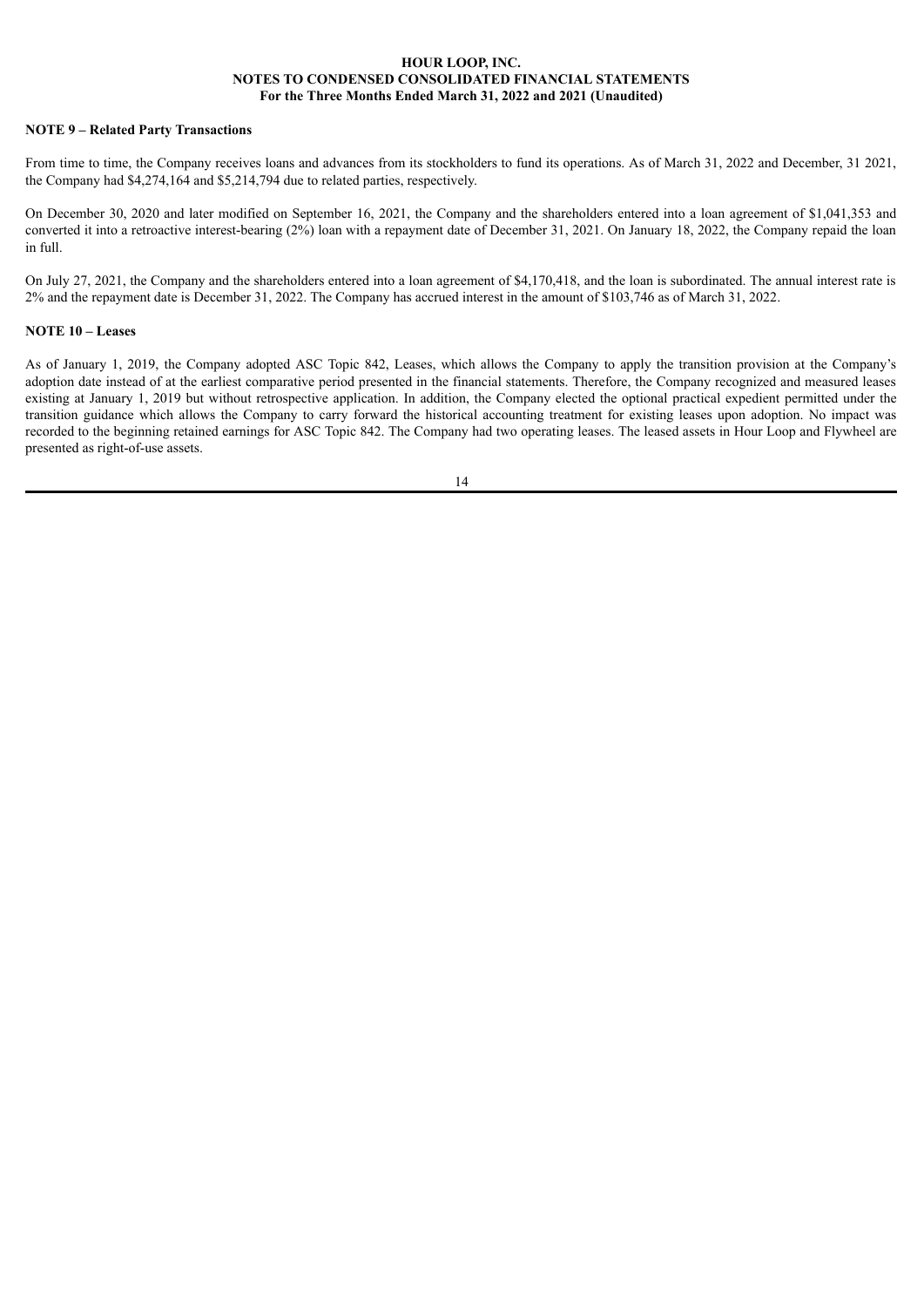The table below reconciles the fixed component of the undiscounted cash flows for each of the first five years and the total remaining years to the operating lease liabilities recorded in the statements of financial position as of March 31, 2022:

|                                                                                                       | Flywheel                       | Flywheel |                                  |
|-------------------------------------------------------------------------------------------------------|--------------------------------|----------|----------------------------------|
| Initial lease term                                                                                    | January 2020<br>to August 2022 |          | January 2022<br>to December 2023 |
| Initial recognition of right-of-use assets<br>Weighted-average remaining lease term at March 31, 2022 | 26.995<br>1.0                  |          | 488,262                          |
| Weighted-average discount rate at March 31, 2022                                                      | 8.11%                          |          | 8.11%                            |

Current lease liabilities as of March 31, 2022 and December 31, 2021 were \$257,684 and \$0, respectively. Long-term liabilities as of March 31, 2022 and December 31, 2021 were \$207,402 and \$0, respectively. The right-of-use assets balance as of March 31, 2022 and December 31, 2021, were \$467,975 and \$30,111, respectively.

Flywheel entered into a new lease agreement for office space in Taiwan in 2022. The term of the lease agreement is January 1, 2022, to December 31, 2023, and the total contract amount is \$530,100.

| For the Period Ending                             |    | Consolidated |
|---------------------------------------------------|----|--------------|
| March 31,                                         |    | Amount       |
|                                                   |    |              |
| 2022                                              | \$ | 214,473      |
| 2023                                              |    | 285,964      |
| 2024                                              |    |              |
| 2025                                              |    |              |
| 2026 and thereafter                               |    |              |
| Total minimum lease payments                      |    | 500,437      |
| Less: effect of discounting                       |    | (35, 351)    |
| Present value of the future minimum lease payment |    | 465,086      |
| Less: current operating lease liabilities         |    | (257, 684)   |
|                                                   |    |              |
| Total long-term operating lease liabilities       | S  | 207,402      |
|                                                   |    |              |
|                                                   | 15 |              |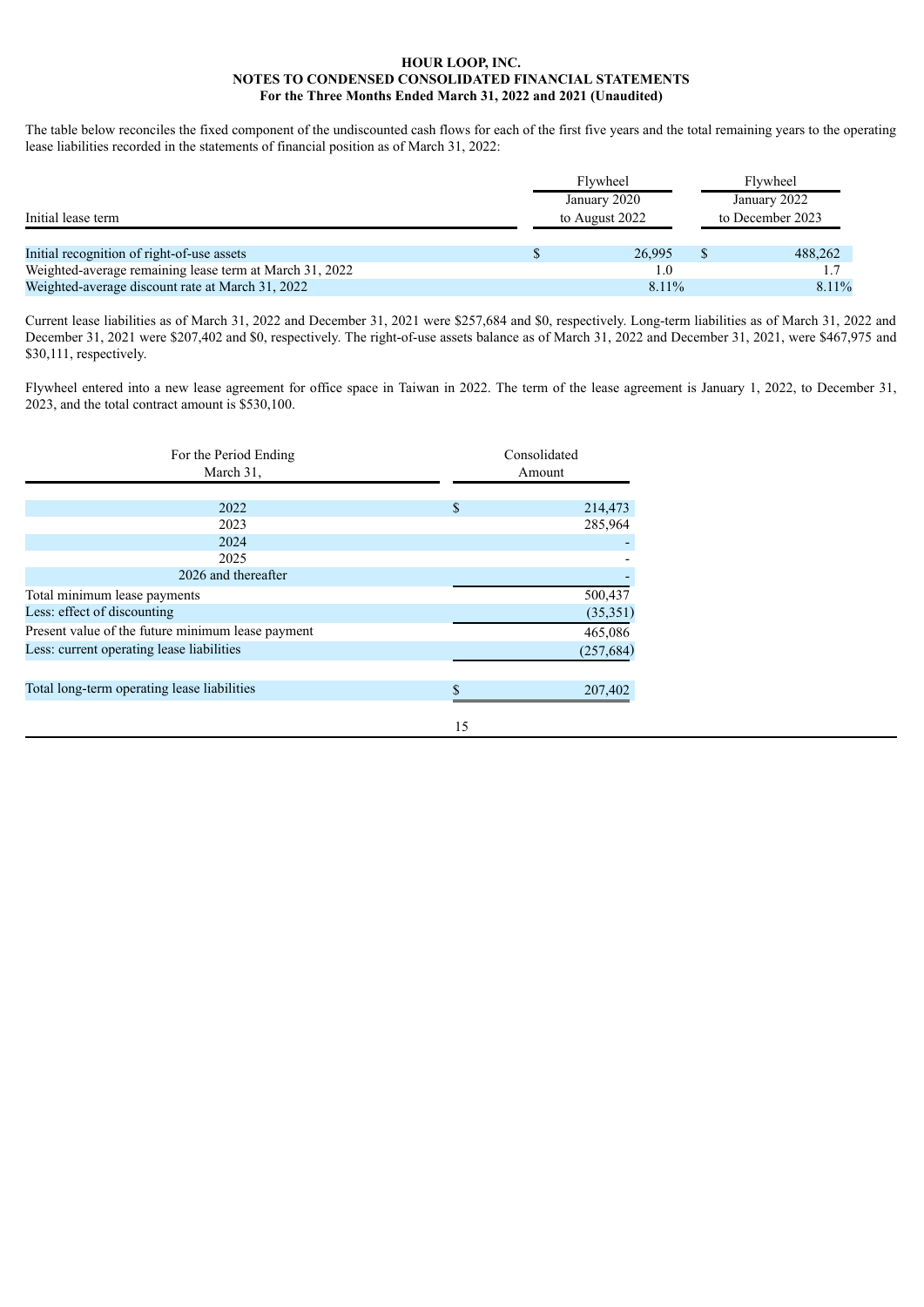## **NOTE 11 – Income Tax**

The components of income taxes provision (benefit) are as follows as of March 31, 2022, and December 31, 2021:

|                            |                                  | March 31,<br>2022                        | December 31,<br>2021                  |
|----------------------------|----------------------------------|------------------------------------------|---------------------------------------|
| Federal rate               |                                  | 21.01%                                   | 21.00%                                |
| Blended state tax rate     |                                  | 3.81%                                    | 4.05%                                 |
| Effective tax rate         |                                  | 24.82%                                   | 25.05%                                |
| <b>Tax Benefit Summary</b> | Current<br>income tax<br>benefit | <b>Deferred</b><br>income tax<br>benefit | <b>Total</b><br>income tax<br>benefit |
| Federal                    |                                  |                                          | (154, 534)<br>(154, 534)              |
| State                      |                                  |                                          | (27,999)<br>(27,999)                  |
| Total tax expense          |                                  |                                          | (182, 533)<br>(182, 533)              |

The tax effects of temporary differences that give rise to significant portions of the deferred tax assets and deferred tax liabilities at March 31, 2022 and 2021 are presented below:

| <b>Deferred Tax Assets summary</b> | <b>Deferred Tax</b><br><b>Assets</b><br>as of<br><b>March 31, 2022</b> | <b>Deferred Tax</b><br><b>Assets</b><br>as of<br>December 31, 2021 |
|------------------------------------|------------------------------------------------------------------------|--------------------------------------------------------------------|
| Federal                            | 192,671                                                                | 38,137                                                             |
| <b>State</b>                       | 35,350                                                                 | 7,351                                                              |
| <b>Total Net DTA</b>               | 228,021                                                                | 45,488                                                             |
| <b>DTA Summary</b>                 | <b>Deferred Tax</b><br><b>Assets</b><br>as of<br><b>March 31, 2022</b> | <b>Deferred Tax</b><br><b>Assets</b><br>as of<br>December 31, 2021 |
| <b>ROU</b>                         | (780)                                                                  | (780)                                                              |
| <b>Inventories Allowance</b>       | 46,268                                                                 | 46,268                                                             |
| <b>Net Loss</b>                    | 182,533                                                                |                                                                    |
| <b>Total Net DTA</b>               | 228,021<br>16                                                          | 45,488                                                             |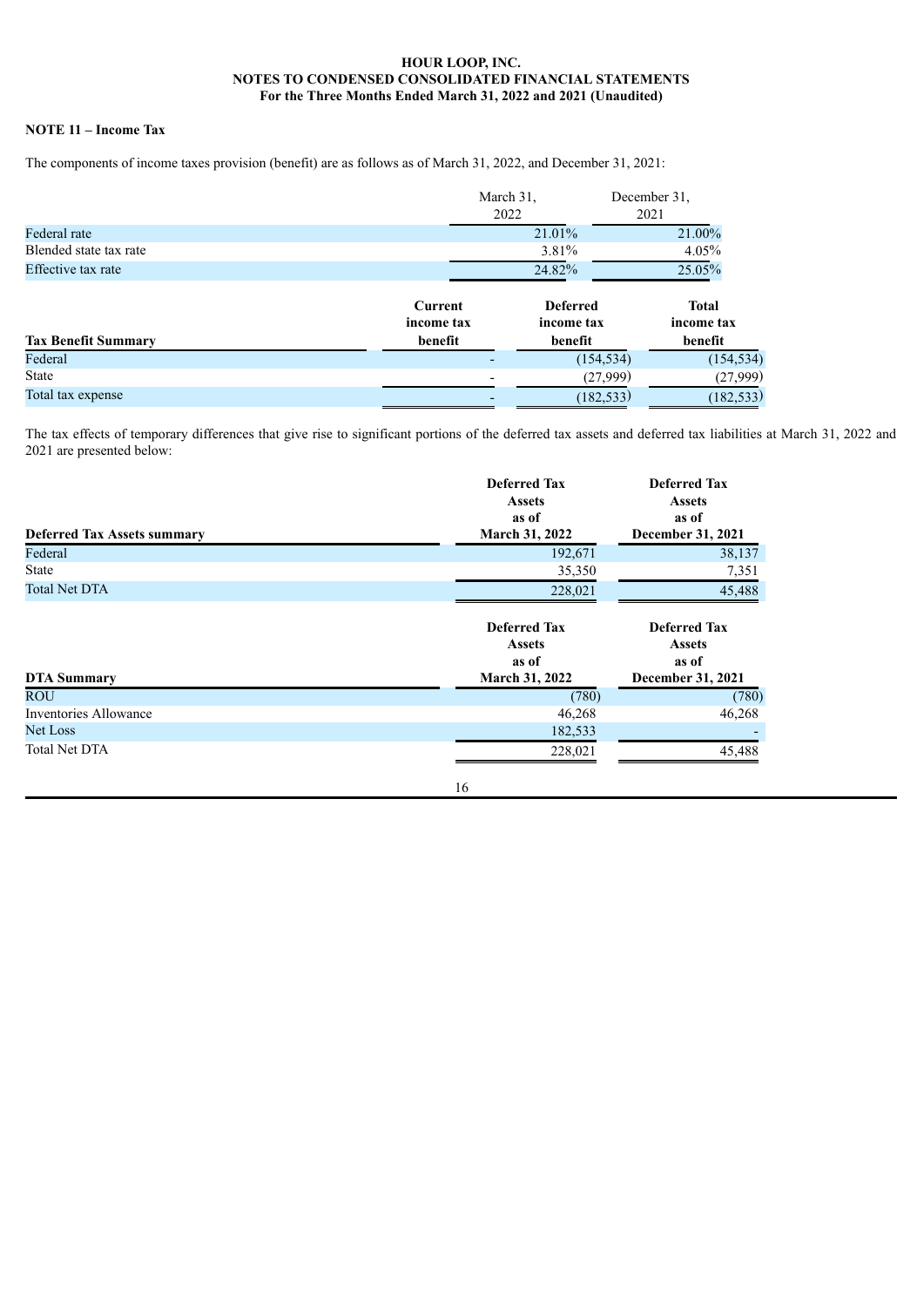The Company files income tax returns in the U.S. federal jurisdiction and Washington state jurisdictions. Based on management's evaluation, there was no provision necessary for material uncertain tax position for the Company as of March 31, 2022.

## **NOTE 12 – Revenue**

Revenue was comprised of the following for the periods ended March 31, 2022 and 2021:

|                          |   | <b>Three Months Ended</b><br><b>March 31, 2022</b> |  | Three Months Ended<br>March 31, 2021 |  |
|--------------------------|---|----------------------------------------------------|--|--------------------------------------|--|
| Revenue<br>Sales returns | S | 13,496,210<br>(980, 254)                           |  | 10,075,521                           |  |
| <b>Discounts</b>         |   | (161, 973)                                         |  | (681, 488)<br>(71, 120)              |  |
| Total                    |   | 12,353,983                                         |  | 9,322,913                            |  |

## **NOTE 13 – General and Administrative Expenses**

General and administrative expenses were comprised of the following for the periods ended March 31, 2022 and 2021:

|                                          | <b>Three Months Ended</b><br><b>March 31, 2022</b> |           | Three Months Ended<br>March 31, 2021 |         |
|------------------------------------------|----------------------------------------------------|-----------|--------------------------------------|---------|
| Payroll                                  | $\mathbf{s}$                                       | 842,544   | \$                                   | 277,790 |
| Legal and professional fees              |                                                    | 250,797   |                                      | 47,574  |
| Insurance expense                        |                                                    | 142,887   |                                      | 30,791  |
| Storage & rental fees                    |                                                    | 85,266    |                                      | 29,449  |
| Sales taxes                              |                                                    | 81,015    |                                      | 7,922   |
| Outside services                         |                                                    | 70,667    |                                      | 51,917  |
| Annual franchise tax                     |                                                    | 49,870    |                                      |         |
| Pension                                  |                                                    | 37,305    |                                      | 18,637  |
| Office expense                           |                                                    | 34,287    |                                      | 19,219  |
| Software subscriptions expense           |                                                    | 17,843    |                                      | 1,100   |
| Manpower recruitment advertising expense |                                                    | 16,678    |                                      | 1,246   |
| Meals and entertainment expense          |                                                    | 4,542     |                                      | 29,262  |
| Other G&A expenses                       |                                                    | 42,263    |                                      | 21,902  |
| Total                                    |                                                    | 1,675,964 |                                      | 536,809 |

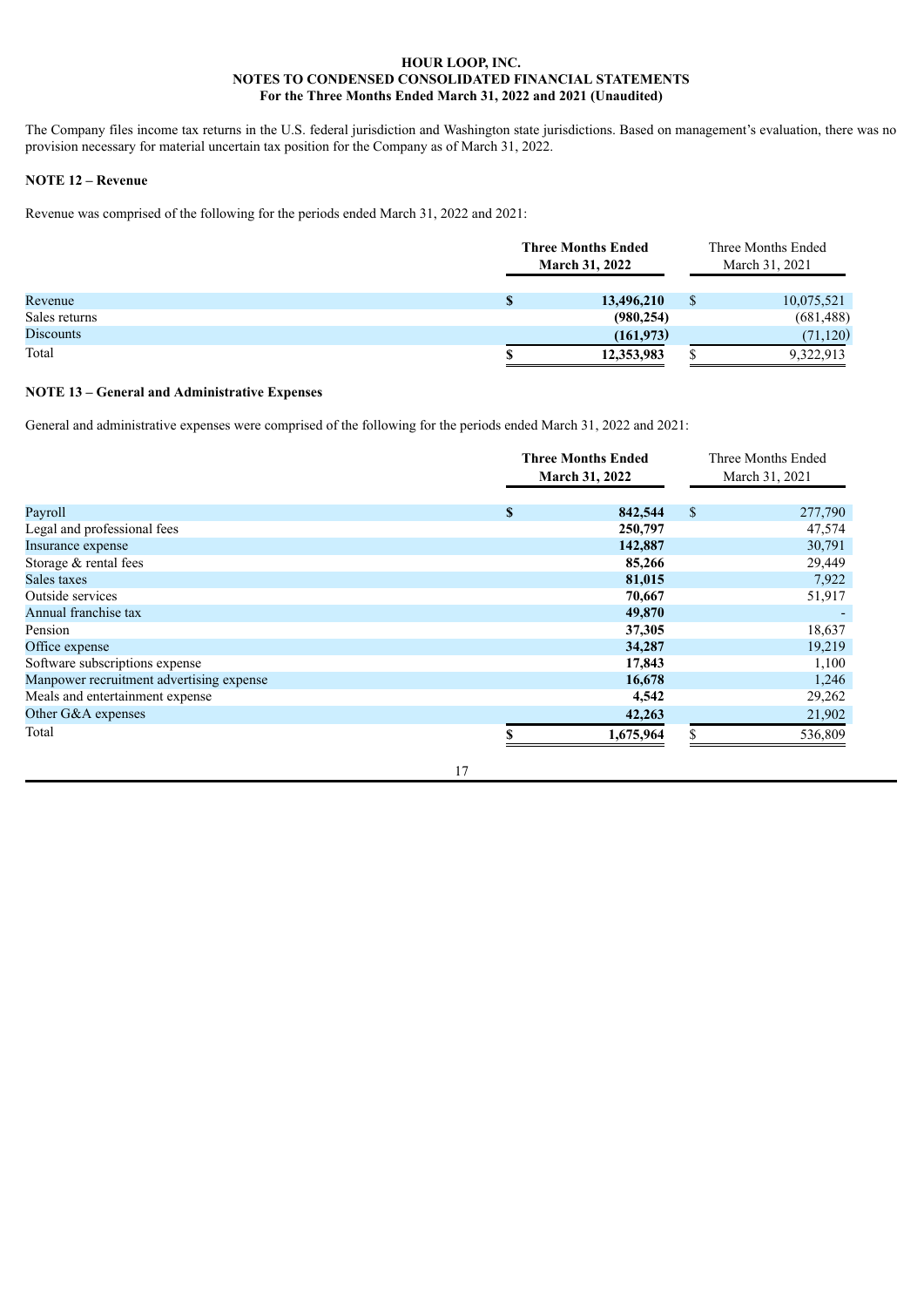#### **NOTE 14 – Stockholders' Equity**

## **Preferred Stock**

The authorized capital stock of the Company was 10,000,000 shares of preferred stock with \$0.0001 par value per share as of March 31, 2022, and December 31, 2021. The Company did not have any preferred shares outstanding as of March 31, 2022, and December 31, 2021. The holders of the preferred stock are entitled to receive dividends, if and when declared by the Board of Directors.

## **Common Stock**

As of March 31, 2022, and December 31, 2021, the authorized capital stock of the Company was 300,000,000 shares of common stock with \$0.0001 par value per share and there were 35,032,753 and 33,300,000 shares of common stock outstanding, respectively.

#### **Reverse Stock Split**

The authorized capital stock of the Company was 440,000,000 shares of common stock, \$0.0001 par value per share before December 3,2021.

On December 3, 2021, the Company authorized a Reverse Split pursuant to which each existing share of common stock was split into 0.75 share of the Company's stock. The Reverse Split caused the number of shares outstanding to decrease from 44,400,000 to 33,300,000. All per share amounts and number of shares in the unaudited condensed consolidated financial statements and related notes have been retrospectively adjusted to reflect the Reverse Split.

#### **Share Issuance for Stock Compensation**

On January 3, 2022, the Company issued 1,772 shares of Company common stock to each of Sam Lai, our Chief Executive Officer, and Maggie Yu, our Senior Vice President, with a fair market value of \$4.00 per share as compensation for services to the Company pursuant to the terms of their Executive Employment Agreements with the Company.

On January 3, 2022, the Company issued 1,750, 1,750, and 709 shares of Company common stock to Michael Lenner, Douglas Branch, and Alan Gao, respectively, with a fair market value of \$4.00 per share as compensation for services as directors to the Company pursuant to the terms of their Director Agreements with the Company.

## **IPO Proceeds**

On January 11, 2022, we closed our initial public offering of 1,725,000 shares of common stock, which included the full exercise of the underwriter's overallotment option, at a public offering price of \$4.00 per share, for aggregate gross proceeds of \$6,900,000, prior to deducting underwriting discounts, commissions, and other offering expenses. Our common stock began trading on The Nasdaq Capital Market on January 7, 2022, under the symbol "HOUR". EF Hutton, division of Benchmark Investments, LLC ("EF Hutton"), acted as sole book-running manager for the offering. The net proceeds of the offering, after deducting expenses \$743,640 were \$6,156,360. Meanwhile, other costs incurred in the Company's initial public offering totaled 576,167, comprised primarily of professional fees. As a result, common stock increased by \$173, and additional paid in capital increased by \$5,580,020.

## **NOTE 15 – Commitments and Contingencies**

As of March 31, 2022 and 2021, the Company had no material or significant commitments outstanding.

From time-to-time, the Company is subject to various litigation and other claims in the normal course of business. The Company establishes liabilities in connection with legal actions that management deems to be probable and estimable. As of March 31, 2022 and 2021, the Company had no pending legal proceeds outstanding. No amounts have been accrued in the financial statements with respect to any matters.

## **NOTE 16 – Subsequent Events**

The Company has evaluated subsequent events through May 16, 2022, the date the financial statements were available to be issued. Except as noted above, no other matters were identified affecting the accompanying financial statements or related disclosures.

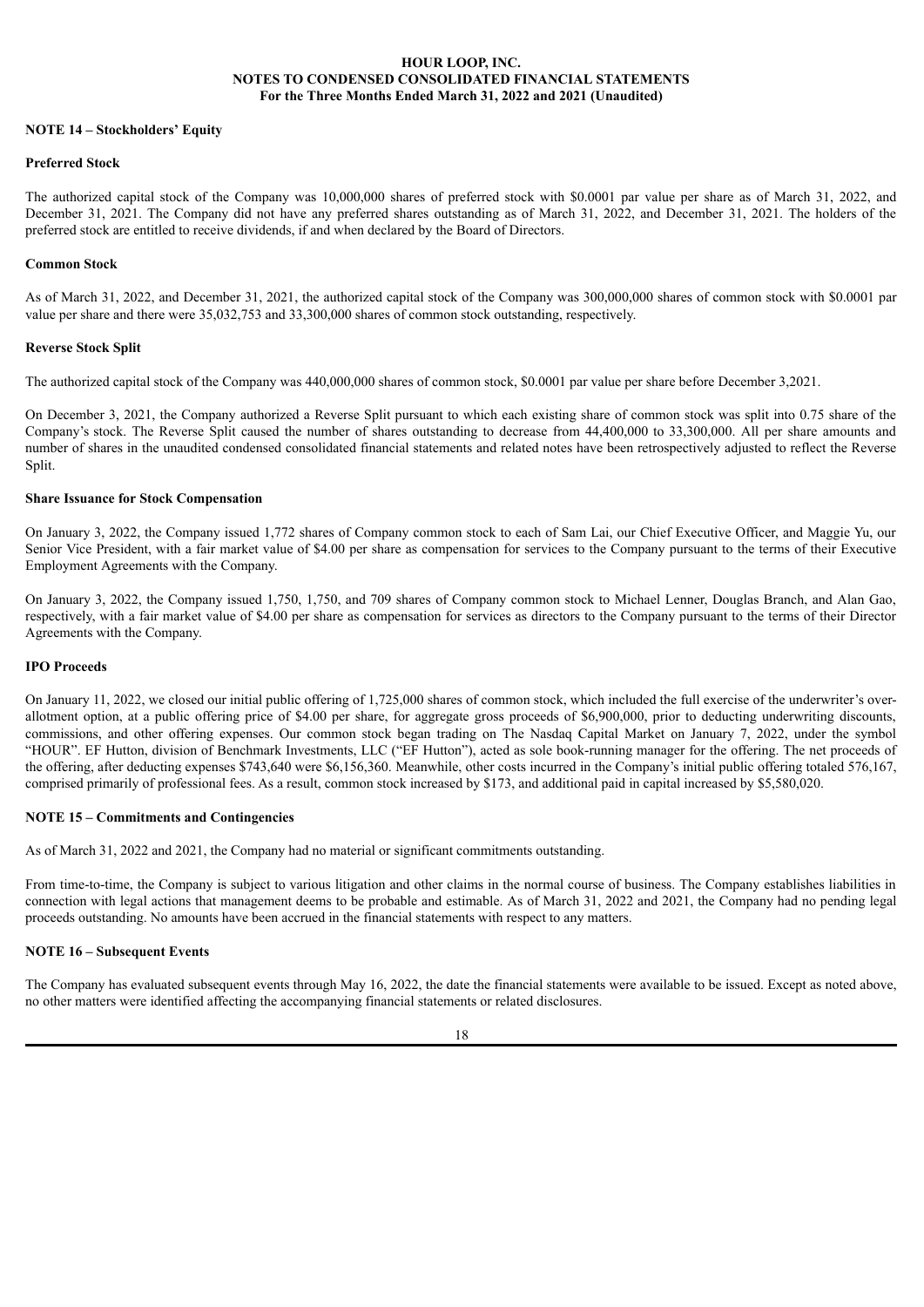#### <span id="page-19-0"></span>**ITEM 2. MANAGEMENT'S DISCUSSION AND ANALYSIS OF FINANCIAL CONDITION AND RESULTS OF OPERATIONS**

The Private Securities Litigation Reform Act of 1995 and Section 27A of the Securities Act of 1933, as amended (the "Securities Act"), and Section 21E of the Securities Exchange Act of 1934, as amended (the "Exchange Act"), provide a safe harbor for forward-looking statements made by or on behalf of Hour Loop, Inc. (the "Company"). The Company and its representatives may from time to time make written or oral statements that are "forwardlooking," including statements contained in this report and other filings with the Securities and Exchange Commission ("SEC") and in our reports and presentations to stockholders or potential stockholders. In some cases, forward-looking statements can be identified by words such as "believe," "expect," "anticipate," "plan," "potential," "continue" or similar expressions. Such forward-looking statements include risks and uncertainties and there are important factors that could cause actual results to differ materially from those expressed or implied by such forward-looking statements. These factors, risks and uncertainties can be found in Part I, Item 1A, "Risk Factors," of the Company's Annual Report on Form 10-K for the fiscal year ended December 31, 2021, as the same may be updated from time to time, including in Part II, Item 1A, "Risk Factors," of this Quarterly Report on Form 10-Q.

Although we believe the expectations reflected in our forward-looking statements are based upon reasonable assumptions, it is not possible to foresee or identify all factors that could have a material effect on the future financial performance of the Company. The forward-looking statements in this report are made on the basis of management's assumptions and analyses, as of the time the statements are made, in light of their experience and perception of historical conditions, expected future developments and other factors believed to be appropriate under the circumstances.

Except as otherwise required by the federal securities laws, we disclaim any obligation or undertaking to publicly release any updates or revisions to any forward-looking statement contained in this Quarterly Report on Form 10-Q and the information incorporated by reference in this report to reflect any change in our expectations with regard thereto or any change in events, conditions or circumstances on which any statement is based.

#### **Overview of the Company**

#### *Our Business*

We are an online retailer engaged in e-commerce retailing in the U.S. market. We have operated as a third-party seller on www.amazon.com since 2013. We have also sold merchandise on our website at www.hourloop.com since 2013. We expanded our operations to www.walmart.com in 2020. To date, we have generated practically all of our revenue as a third-party seller on www.amazon.com and only a negligible amount of revenue from our operations on our website at www.hourloop.com and as a third-party seller on www.walmart.com. We manage more than 100,000 stock-keeping units ("SKUs"). Product categories include home/garden décor, toys, kitchenware, apparels, and electronics. Our primary strategy is to bring most of our vendors product selections to the customers. We have advanced software that assists us in identifying product gaps so we can keep such products in stock year-round including the entirety of the last quarter (holiday season) of the calendar year. In upcoming years, we plan to expand our business rapidly by increasing the number of business managers, vendors and SKUs.

#### *Business Model*

There are three main types of business models on Amazon: wholesale, private label and retail arbitrage. Our business model is wholesale, also known as reselling, which refers to buying products in bulk directly from the brand or manufacturer at a wholesale price and making a profit by selling the product on Amazon. We sell merchandise on Amazon and the sales are fulfilled by Amazon. We pay Amazon fees for allowing us to sell on their platform. Our relationship with Walmart is also similar. We pay Walmart fees for allowing us to sell our merchandise on their platform. As stated above, to date, we have generated only a negligible amount of revenues as a third-party seller on www.walmart.com.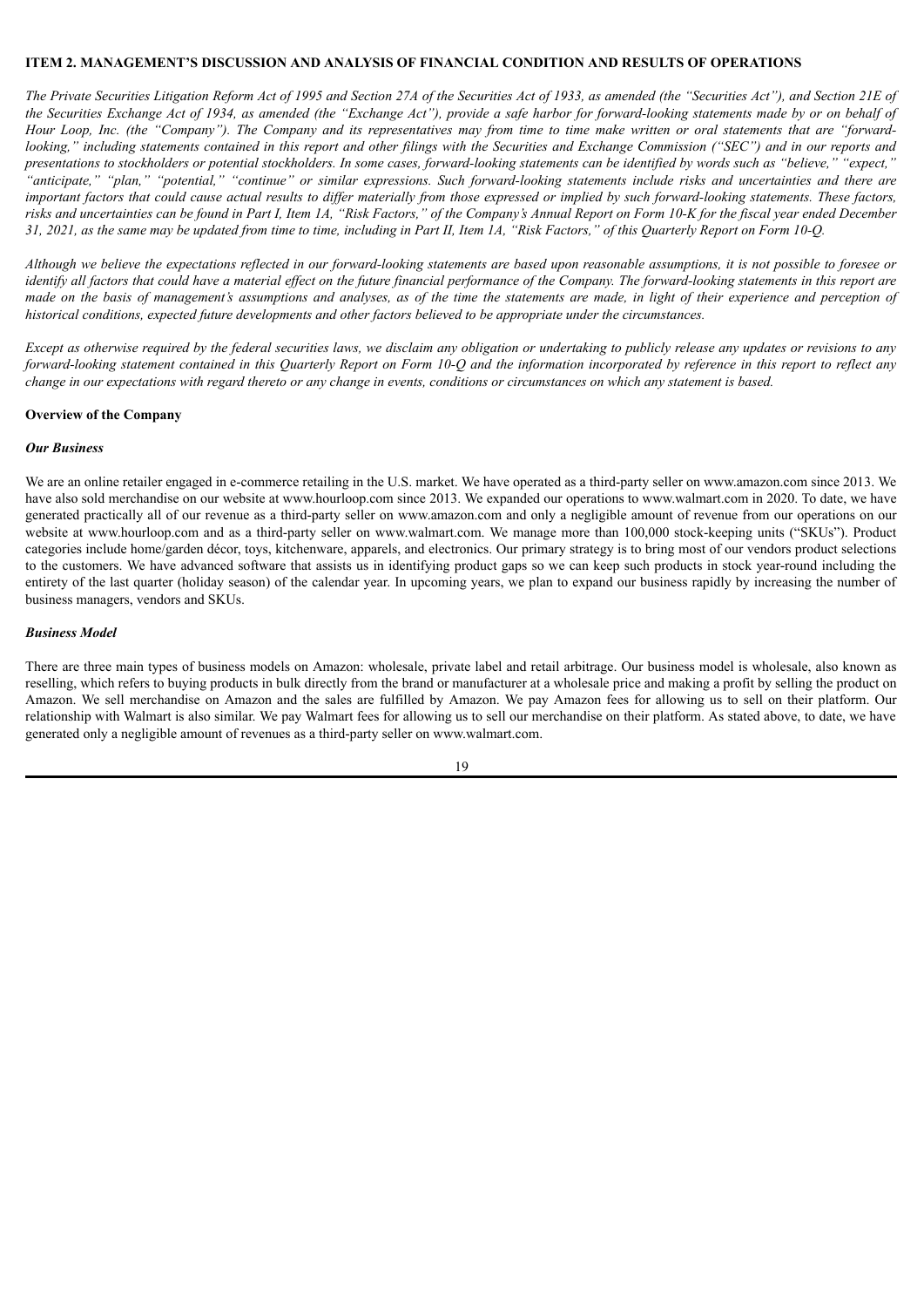The advantages of selling via a wholesale model are as follows:

- Purchase lower unit quantities with wholesale orders than private label products.
- Selling wholesale is less time intensive and easier to scale than sourcing products via retail arbitrage.
- More brands will want to work with us because we can provide broader Amazon presence.

The challenges of selling via a wholesale model are as follows:

- Fierce competition on listing for Buy Box on amazon.com.
- Developing and maintaining relationships with brand manufacturers.

#### *Formation and Management*

We were originally incorporated under the laws of the State of Washington on January 13, 2015. However, we converted from a Washington corporation to a Delaware corporation on April 7, 2021. The company was founded in 2013 by Sam Lai and Maggie Yu. With their vision, leadership, and software development skills, the company grew rapidly. From 2013 to 2021, sales grew from \$0 to \$62.7 million.

#### *Competitive advantage*

Among 9.7 million sellers on Amazon, we believe we have two main competitive advantages. First, we have strong operations and sales teams experienced in listing, shipment, advertising, reconciliation and sales. By delivering high quality results and enhancing procedures through the process, our teams are competitive. Second, we believe our proprietary software system gives us an advantage over our competition. The system is highly customized to our business model; it collects and processes large amounts of data every day to optimize our operation and sales. Through advanced software, we can identify product gaps and keep them in stock all year round.

With respect to our advertising strategy, we advertise those products that we estimate will have greater demand based on our experience. This lets us allocate our advertising budget in a fashion that delivers positive value. We advertise our products on Amazon. We allocate our advertising dollars prudently. This is accomplished by advertising items that deliver the most return for our advertising spending. We monitor the items being advertised by our competitors. On the operations side, we constantly refine our processes based on learnings from historical data. The combination of managing the business operations effectively along with allocating our advertising budget to high value items allows us to grow profitably. In cases, where the advertising is fierce, we allocate the spending appropriately. Our strategy for competing with larger competitors is to monitor their pricing and not compete with them when their pricing is low or at a loss. Competitors sell at low prices or at a loss due to a variety of reasons, including, but not limited to, their desire to liquidate inventory or achieve short term increase in revenue. During these times, we avoid matching their prices. This strategy allows us to stay profitable.

#### *Our Financial Position*

For the three months ended March 31, 2022 and 2021, we generated revenues of \$12,353,983 and \$9,322,913, respectively, and reported net (loss) income of \$(644,888) and \$865,894, respectively, and cash provided from operating activities of \$7,924,471 and \$1,155,965, respectively.

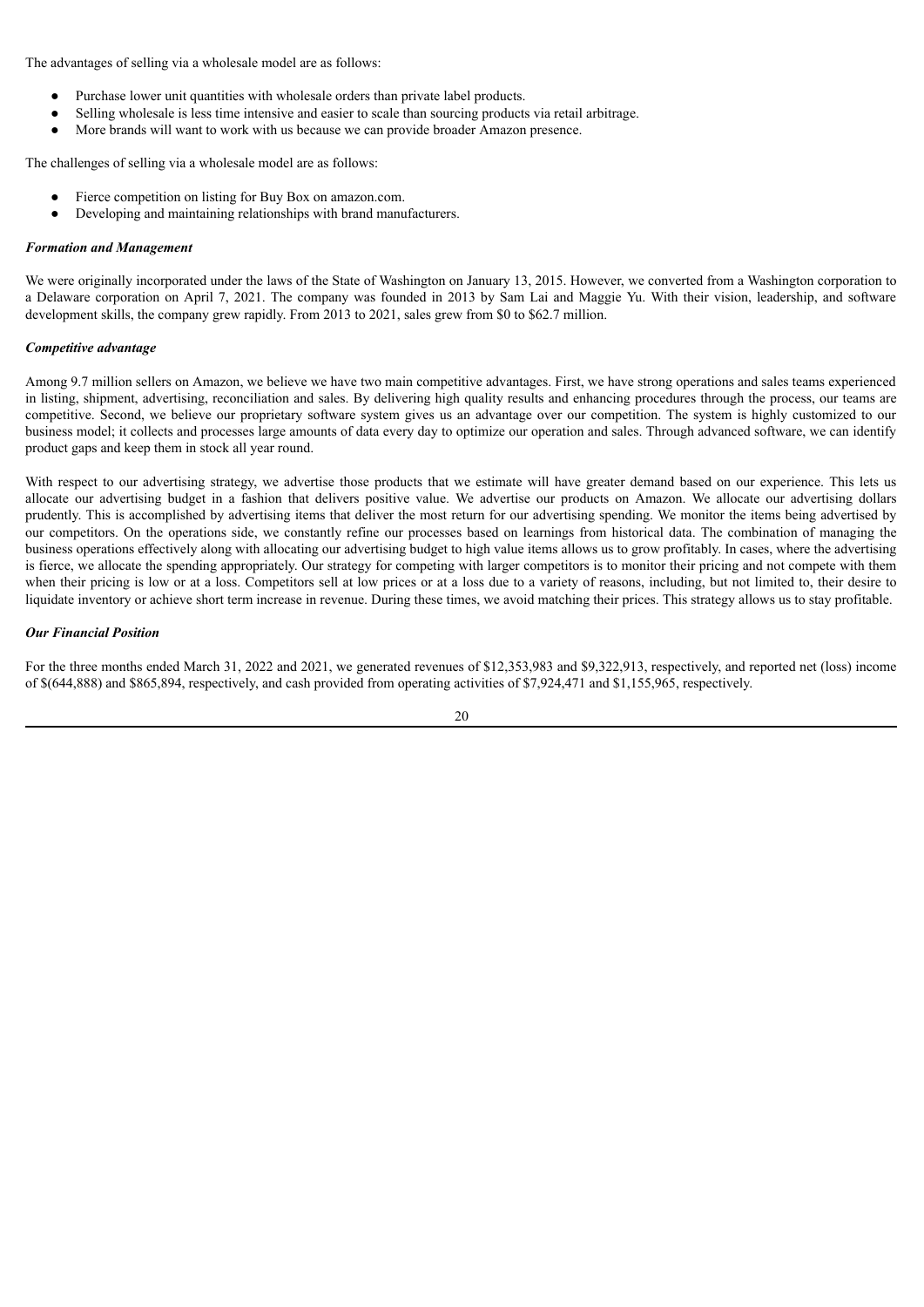## **For the three months ended March 31, 2022 compared to the three months ended March 31, 2021**

The following table shows a comparison of our unaudited income statements for the three months ended March 31, 2022 and 2021.

|                                            | <b>Three Months Ended</b> |    |                       |  |
|--------------------------------------------|---------------------------|----|-----------------------|--|
|                                            | <b>March 31, 2022</b>     |    | <b>March 31, 2021</b> |  |
|                                            |                           |    |                       |  |
| <b>Statement of Operations Data</b>        |                           |    |                       |  |
| Total revenues                             | \$<br>12,353,983          | \$ | 9,322,913             |  |
| Total cost of goods sold                   | (5,897,269)               |    | (4,094,552)           |  |
| Gross profit                               | 6,456,714                 |    | 5,228,361             |  |
| Total operating expenses                   | 7,202,066                 |    | 4,364,003             |  |
| Income (loss) from operations              | (745, 352)                |    | 864,358               |  |
| Total other non-operating income (Expense) | (82,069)                  |    | 1,536                 |  |
| Income tax provisions                      | 182,533                   |    |                       |  |
| Net income (loss)                          | (644,888)                 |    | 865,894               |  |
| Other Comprehensive Income                 | (2, 416)                  |    | (1,222)               |  |
| <b>Total Comprehensive Income</b>          | (647, 304)                |    | 864,672               |  |

#### *Revenue*

We generated \$12,353,983 in revenues in the three months ended March 31, 2022, as compared to \$9,322,913 in revenues in the same period in 2021. This represents an increase in revenues of \$3,031,070, or 32.51%. We attribute this increase to our continued growth and maturity in our operating model, which was enhanced by a favorable e-commerce environment. Our total orders in the three months ended March 31, 2022, were approximately 527,560, as compared to 387,397 orders in the three months ended March 31, 2021, representing an increase of 36.18%.

#### *Cost of Goods Sold*

Cost of goods sold during the three months ended March 31, 2022, totaled \$5,897,269, as compared to \$4,094,552 for the three months ended March 31, 2021. Cost of goods sold includes the cost of the merchandise sold and shipping costs, as well as estimated losses due to damage to goods. The increase in cost of goods sold was due to a greater number of items sold as a result of the greater number of orders in the current period.

### *Operating Expense*

Operating expenses for the three months ended March 31, 2022, totaled \$7,202,066, a \$2,838,063 increase from the \$4,364,003 of operating expenses for the three months ended March 31, 2021. This change was caused by an increase in platform fees paid to Amazon, significant increase in number of employees and increased legal and professional fees. The Amazon fees are proportional to the revenues. The increase in revenues in the three months ended March 31, 2022 over the same period in 2021 drove the increase in platform fees.

#### *Other (Expense) Income*

Other (expense) income for the three months ended March 31, 2022, was \$(82,069), compared to \$1,536 for the three months ended March 31, 2021. The increase was mainly due to accrued interest from due to related parties.

#### *Total Comprehensive (Loss) Income*

Total comprehensive (loss) income for the three months ended March 31, 2022, was \$(647,304), as compared with \$864,672 for the three months ended March 31, 2021. The decrease in total comprehensive income was driven by an increase in our operating expenses in the three months ended March 31, 2022, compared to the three months ended March 31, 2021.

#### *Impacts to Results of Operations from COVID-19*

The Company's business operations were negatively impacted by disruptions in our supply chain, which limited our ability to source merchandise, and limits on products fulfillment placed by Amazon. More specifically, COVID-19 limited our ability to stock items because there was not enough inventory available. Additionally, the cost of these items increased.

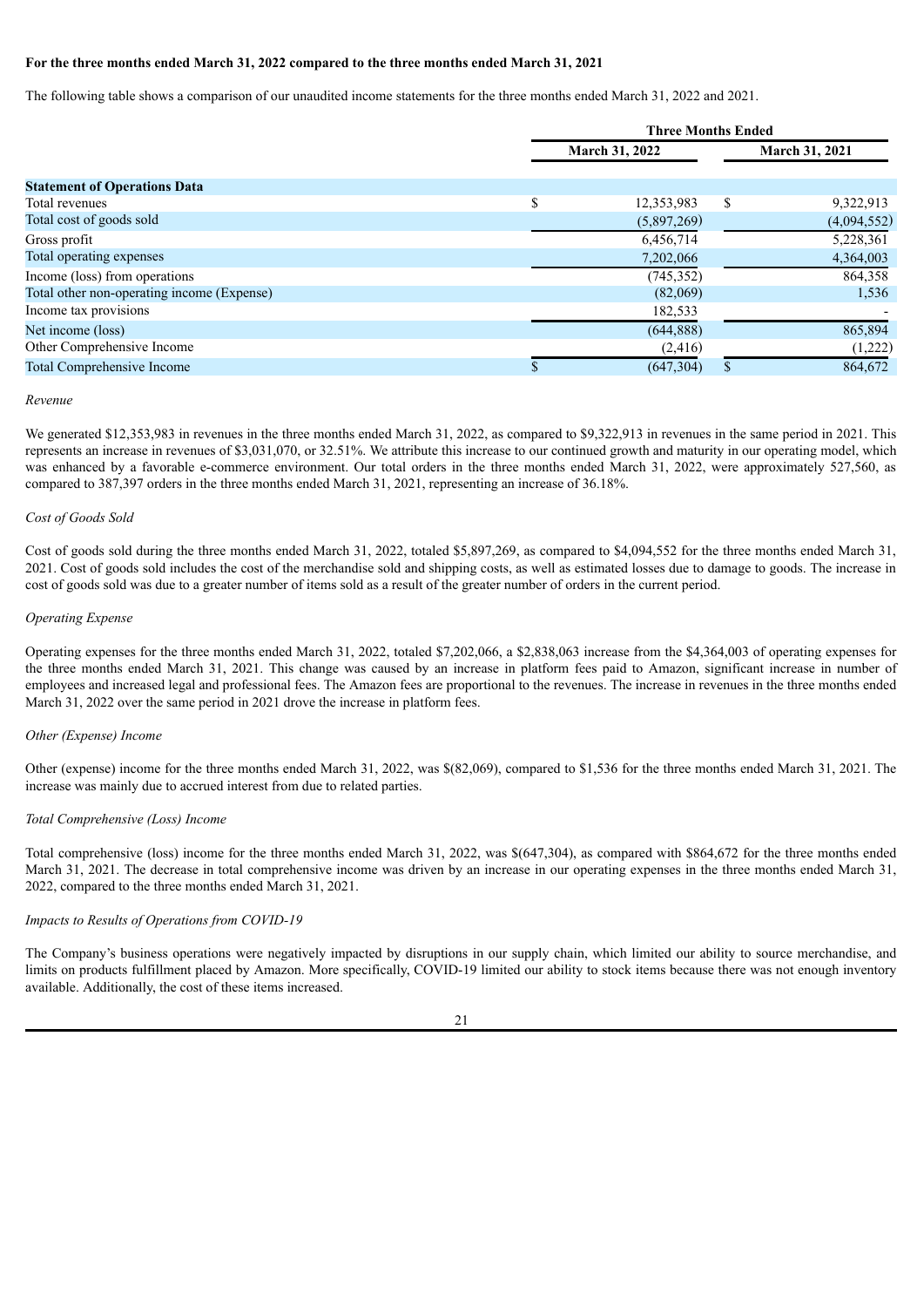# **Liquidity and Capital Resources**

Liquidity is the ability of an enterprise to generate adequate amounts of cash to meet its needs for cash requirements. We had cash of \$7,664,095 and \$3,768,381 as of March 31, 2022 and 2021, respectively.

Our primary uses of cash have been for inventory, payments to Amazon related to sales and shipping of products, for services provided, payments for marketing and advertising, and salaries paid to our employees. We have received funds from the sales of products that we sell online. The following trends are reasonably likely to result in changes in our liquidity over the near to long term:

- An increase in working capital requirements to finance the rapid growth in our current business;
- An increase in fees paid to Amazon and other partners as our sales grows;
- The cost of being a public company;
- Marketing and advertising expenses for attracting new customers; and
- Capital requirements for the development of additional infrastructure.

Since inception, we have generated liquidity from the profitability of our ongoing business, from debt and from the Company's initial public offering to fund our operations.

The following table shows a summary of our cash flows for the three months ended March 31, 2022 and 2021.

|                                             | <b>Three Months Ended</b> |   |                       |  |
|---------------------------------------------|---------------------------|---|-----------------------|--|
|                                             | <b>March 31, 2022</b>     |   | <b>March 31, 2021</b> |  |
| <b>Statement of Cash Flows</b>              |                           |   |                       |  |
| Net cash from operating activities          | (7,924,471)               | S | (1155,965)            |  |
| Net cash used in investing activities       | (125, 468)                | S |                       |  |
| Net cash provided by financing activities   | 5,132,172                 | S | (43,077)              |  |
| Effect of changes in foreign currency rates | (10,710)                  |   | (641)                 |  |
| Net increase (decrease) in cash             | (2,928,477)               | S | (1,199,683)           |  |
| Cash - beginning of the period              | 10,592,572                |   | 4,968,064             |  |
| Cash - end of the period                    | 7,664,095                 |   | 3,768,381             |  |

## *Net Cash Used in Operating Activities*

For the three months ended March 31, 2022, cash used in operating activities amounted to  $\frac{s(7,924,471)}{s(7,924,471)}$ , as compared to  $\frac{s(1,155,965)}{s(7,155,465)}$  for the three months ended March 31, 2021. This was driven by our net (loss) income of \$(644,888) for the three months ended March 31, 2022, as compared to \$865,894 for the same period in 2021.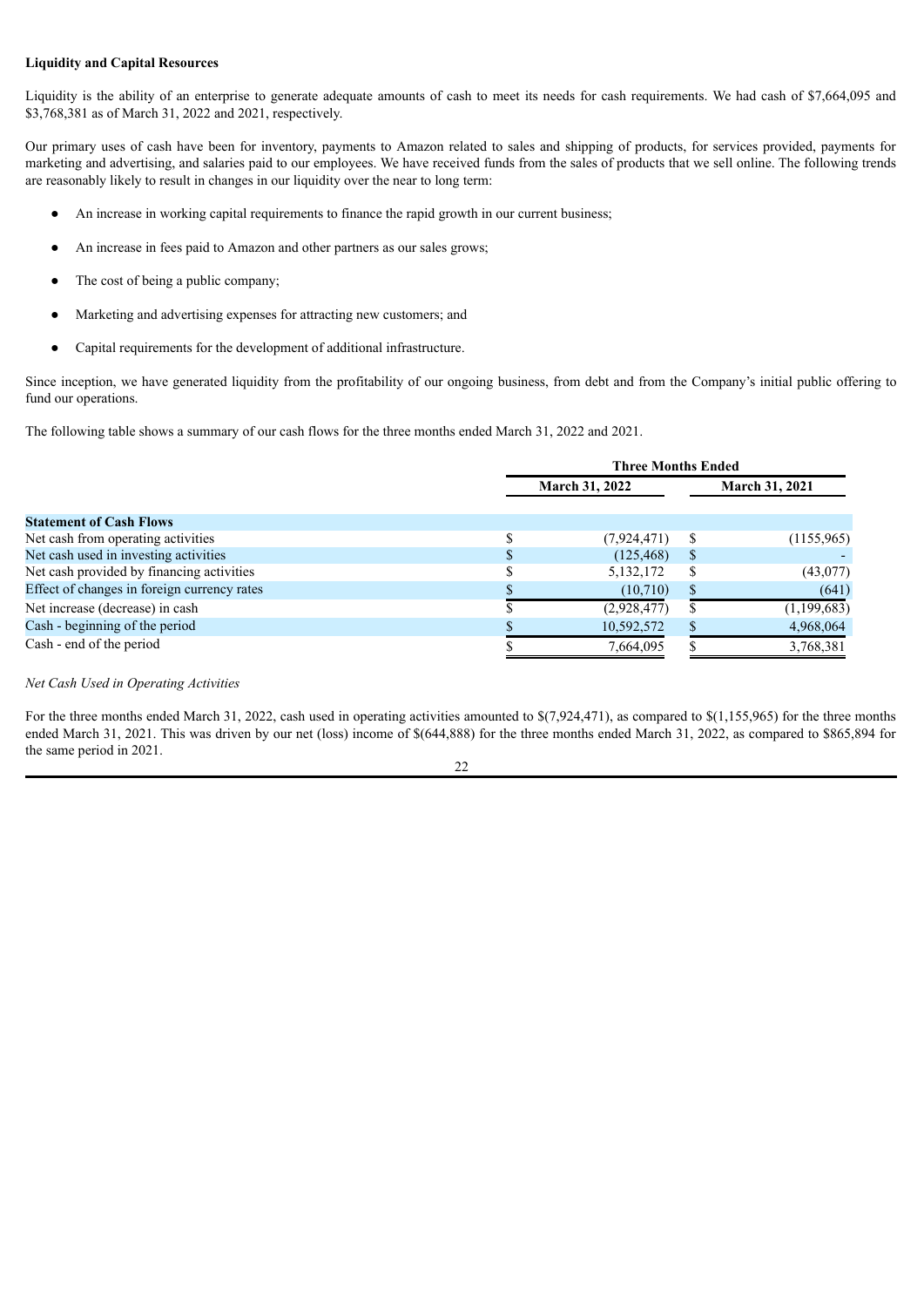Despite the increase in revenue to \$12,353,983 for the three months ended March 31, 2022, as compared to \$9,322,913 for the three months ended March 31, 2021, the revenue increase was offset by a corresponding increase in cost of goods sold of \$1,802,717 and an increase in operating expenses of \$2,838,063.

We also invested heavily on inventory procurement, and therefore, inventory increased from \$7,041,864 as of December 31, 2021 to \$11,766,733 as of March 31, 2022.

#### *Net Cash Used in Investing Activities*

For the three months ended March 31, 2022, \$125,468 in cash was used in investing activities, compared to \$ - in cash used in investing activities for the three months ended March 31, 2021.

#### *Net Cash Provided by (Used in) Financing Activities*

For the three months ended March 31, 2022, cash provided by financing activities amounted to \$5,132,172, as compared to cash used in financing activities of \$(43,077) for the three months ended March 31, 2021. The cash provided by financing activities in the three months ended March 31, 2022 was mainly due to the proceeds of the Company's initial public offering \$6,156,360.

#### **Off-balance sheet financing arrangements**

We have no obligations, assets or liabilities which would be considered off-balance sheet arrangements. We do not participate in transactions that create relationships with unconsolidated entities or financial partnerships, often referred to as variable interest entities, which would have been established for the purpose of facilitating off-balance sheet arrangements. We have not entered into any off-balance sheet financing arrangements, established any special purpose entities, guaranteed any debt or commitments of other entities, or purchased any non-financial assets.

#### **COVID-19**

In March 2020, the World Health Organization recognized the novel strain of coronavirus (COVID-19) as a pandemic. This COVID-19 outbreak has severely restricted the level of economic activity around the world. In response to this COVID-19 outbreak, the governments of many countries, states, cities, and other geographic regions have taken preventative or protective actions, such as imposing restrictions on travel and business operations and advising or requiring individuals to limit or forego their time outside of their homes. The Company's services, operating results and financial performance could be adversely affected by the overall impacts of the pandemic. Management has determined that there is no material uncertainty that casts substantial doubt on the Company's ability to continue as a going concern. It is expected that COVID-19 might have some impact, though it is not anticipated to be significant.

#### **Contractual Obligations**

Except as set forth below, we do not have any long-term capital lease obligations, operating lease obligations or long-term liabilities.

#### *Bank of America Loan*

On June 19, 2019, the Company issued a Promissory Note (the "BofA Note") in the amount of \$785,000 to Bank of America (the "Lender") for a loan in the amount of \$785,000. The BofA Note matures on June 18, 2024 and bears interest at a rate of 8.11% per annum. The monthly payment is \$15,963, consisting of \$11,398 of principal and \$4,565 of interest. As of March 31, 2022, the aggregate principal amount of the BofA Note outstanding was \$0. As of March 31, 2022, there is an outstanding balance of deferred interest of \$27,996.

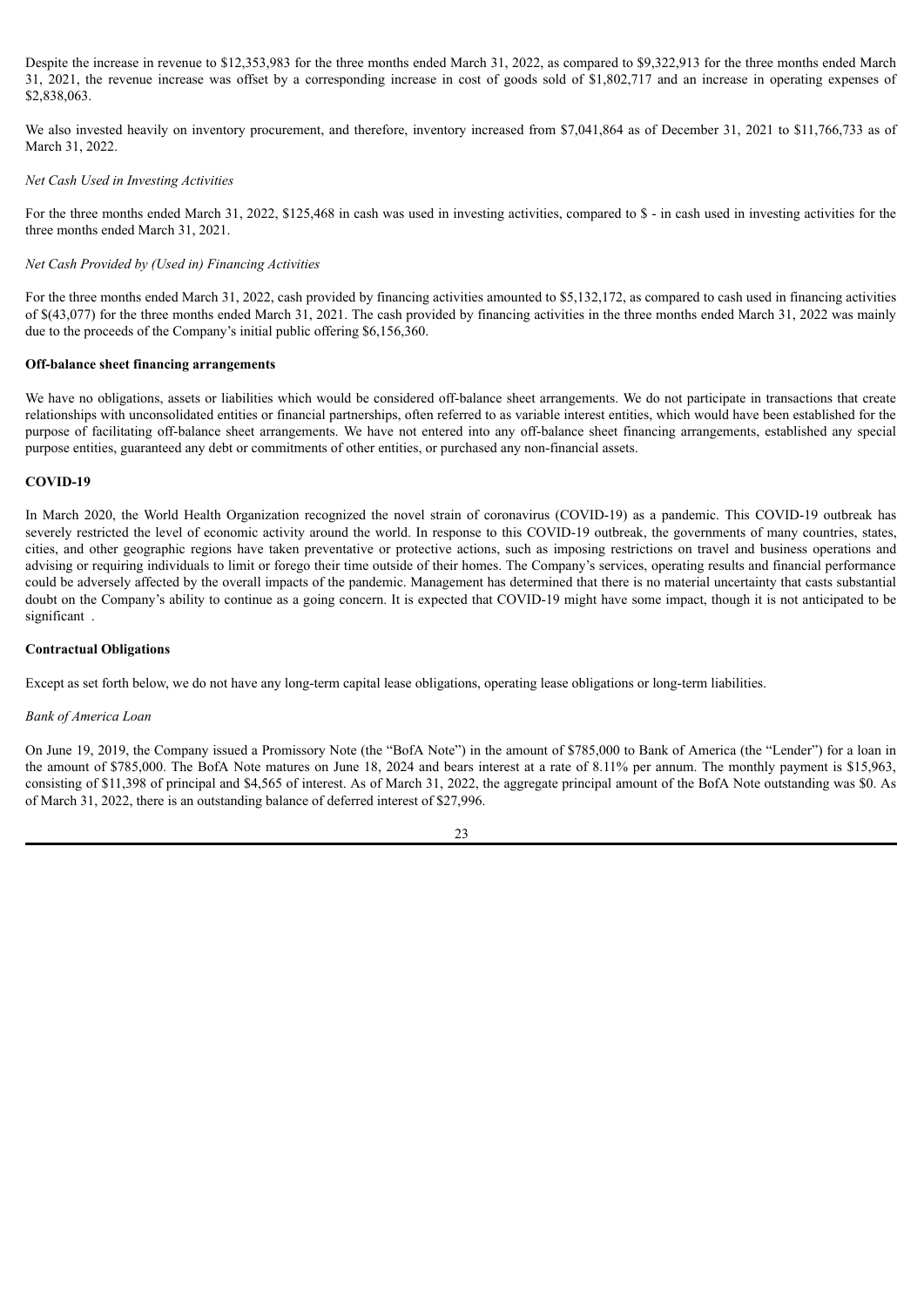On April 7, 2020, the Company issued a Promissory Note (the "Note") in the amount of \$27,012 under the Paycheck Protection Program ("PPP") to JP Morgan Chase Bank, N.A. (the "Lender"). The PPP, established as part of the Coronavirus Aid, Relief, and Economic Security Act (the "CARES Act"), which was enacted March 27, 2020, provides for loans to qualifying businesses for amounts up to 2.5 times of the average monthly payroll expenses of the qualifying business. The Note matures on April 7, 2022, and bears interest at a rate of 0.98% per annum, payable monthly commencing October 5, 2020, following an initial deferral period as specified under the PPP loan. The Note may be prepaid at any time prior to maturity with no prepayment penalties. The Paycheck Protection Program Flexibility Act (the "Flexibility Act"), signed on June 5, 2020, amended certain provisions of the PPP, including the deferral period and repayment terms. The Flexibility Act extends the deferral period of payments of PPP loan principal, interest, and fees to the date when the U.S. Small Business Administration makes a final decision on the borrower's application for forgiveness, or 10 months after the last day of the covered period if a borrower has not applied for forgiveness (whichever is earlier). This extension applies regardless of the terms of the PPP and does not require an amendment of the PPP. As such, the Company did not make any payments on the Note during 2020.

Under the terms of the PPP loan, up to the entire amount of principal and accrued interest may be forgiven to the extent PPP loan proceeds are used for qualifying expenses as described in the CARES Act and applicable implementing guidance issued by the U.S. Small Business Administration under the PPP loan. On May 6, 2021, the entire amount of principal and accrued interest on the Note was forgiven.

#### *Conversion of S Corporation to C Corporation*

On June 30, 2021, the Company completed a corporate reorganization to convert its status from a S corporation to a C corporation with an effective date of July 27, 2021. Retained earnings in the amount of \$4,170,418 were distributed by the Company to the S corporation stockholders (\$2,085,209 to each of Mr. Lai and Ms. Yu) on July 27, 2021.

#### *Af iliated Loans*

From time to time, the Company receives loans and advances from its stockholders to fund its operations. As of March 31, 2022 and December, 31 2021, the Company had \$4,274,164 and \$5,214,794 due to related parties, respectively. While shareholder payables are non-interest bearing and payable on demand, the Company and stockholders entered into loan agreements for loans with tenor over one year.

On December 30, 2020 and later modified on September 16, 2021, the Company and the shareholders entered into a loan agreement of \$1,041,353 and converted it into a retroactive interest-bearing (2%) loan with a repayment date of December 31, 2021. On January 18, 2022, the Company repaid the loan in full.

On July 27, 2021, the Company and the shareholders entered into a loan agreement of \$4,170,418, and the loan is subordinated. The annual interest rate is 2% and the repayment date is December 31, 2022. The Company has accrued the interest \$103,746 on March 31, 2022.

#### *Leases*

Flywheel entered to a new lease agreement for office operating purpose in Taiwan in 2022, the lease agreement period is January 01, 2022, to December 31, 2023, and the total contract amount is \$530,100.

| Initial lease term                                      | Flywheel<br>January 2022<br>to December 2023 |         |  |
|---------------------------------------------------------|----------------------------------------------|---------|--|
| Initial recognition of right-of-use assets              |                                              | 488,262 |  |
| Weighted-average remaining lease term at March 31, 2022 |                                              |         |  |
| Weighted-average discount rate at March 31, 2022        |                                              | 8.11%   |  |
|                                                         |                                              |         |  |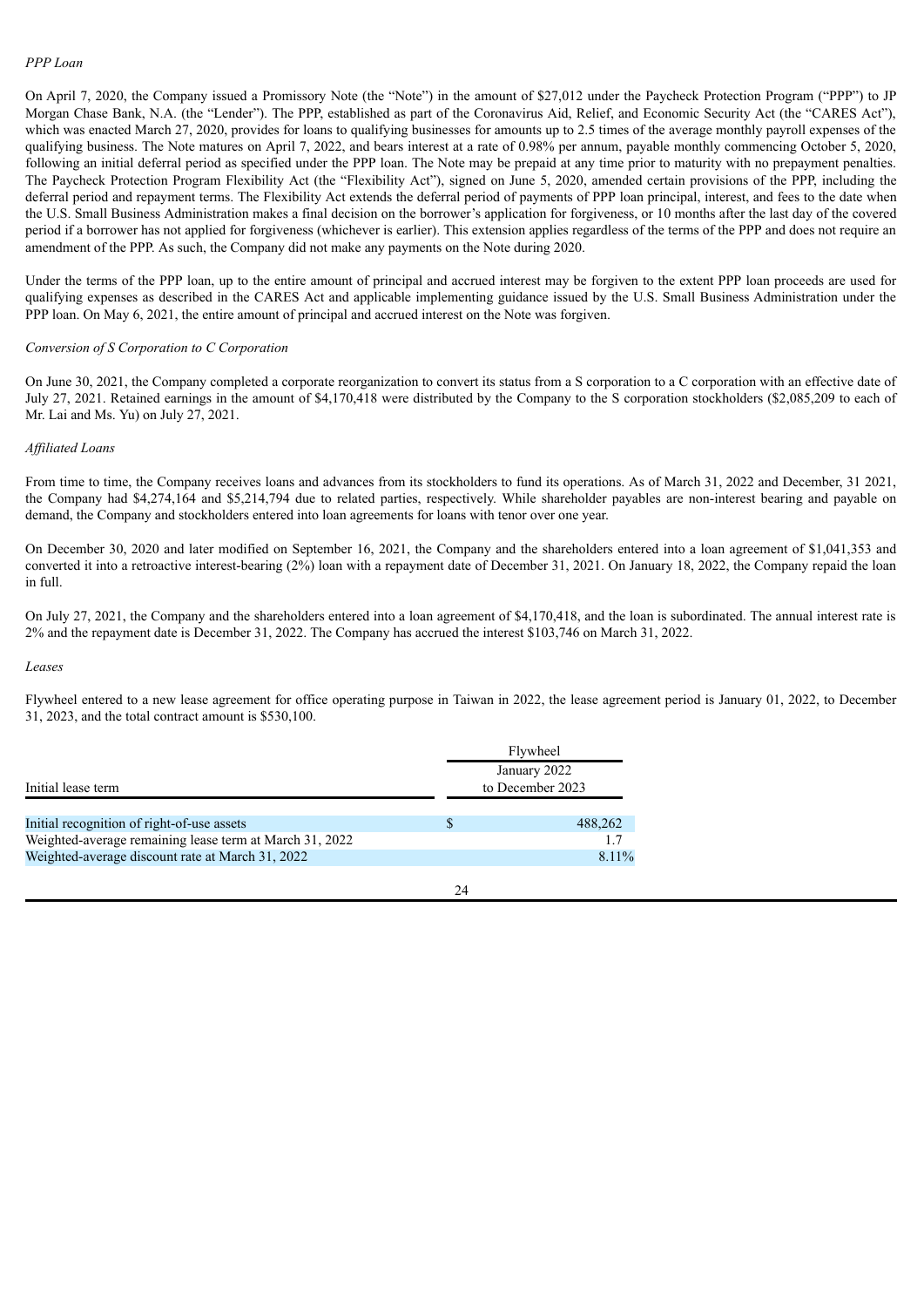As of March 31, 2022, the Company has recognized the right-of-use assets and lease liabilities. The right-of-use assets and lease liabilities balance as of March 31, 2022 were \$467,975 and \$465,086, respectively.

| For the Period Ending March 31,               | Amount |            |
|-----------------------------------------------|--------|------------|
| 2022                                          |        | 214,473    |
| 2023                                          |        | 285,964    |
| <b>Total Lease Payments</b>                   |        | 500,437    |
| Less: effect of discounting for present value |        | (35,351)   |
| Present value of Lease Payments               |        | 465,086    |
| Less: current operating lease liabilities     |        | (257, 684) |
| Long term operating lease liabilities         |        | 207,402    |

#### *Sales Taxes*

We make an assessment of sales tax payable including any related interest and penalties and accrue these estimates on the financial statements. Pursuant to the Wayfair decision, each state enforced sales tax collection at different dates. We collect and remit sales tax in accordance with the state regulations. We estimate that as of March 31, 2022, we owed \$693,531 in sales taxes, along with penalties and interest. However, we are currently engaged in the process of negotiating and remediating the amount of sales tax with the states in which we owe sales tax and anticipate becoming compliant in tax payments in such states by December 31, 2022.

#### **Critical Accounting Policies**

The preparation of consolidated financial statements and related disclosures in conformity with accounting principles generally accepted in the United States requires management to make estimates and assumptions that affect the reported amounts of assets and liabilities, disclosure of contingent assets and liabilities at the date of the financial statements, and income and expenses during the periods reported. Actual results could materially differ from those estimates.

#### *Cash and Cash Equivalents*

The Company considers all highly liquid financial instruments purchased with original maturities of three months or less to be cash and cash equivalents. The carrying amount of cash and cash equivalents approximates fair value.

## *Inventory and Cost of Goods Sold*

Inventories are stated at the lower of cost or net realizable value. Cost is principally determined on a first-in first-out basis. The Company's costs include the amounts it pays manufacturers for product, tariffs and duties associated with transporting product across national borders, and freight costs associated with transporting the product from its manufacturers to its warehouses.

Cost of goods sold is comprised of the book value of inventory sold to customers during the reporting period.

## *Property and Equipment*

Property, plant, and equipment are recorded at cost and depreciated or amortized over the estimated useful life of the asset using the straight-line method.

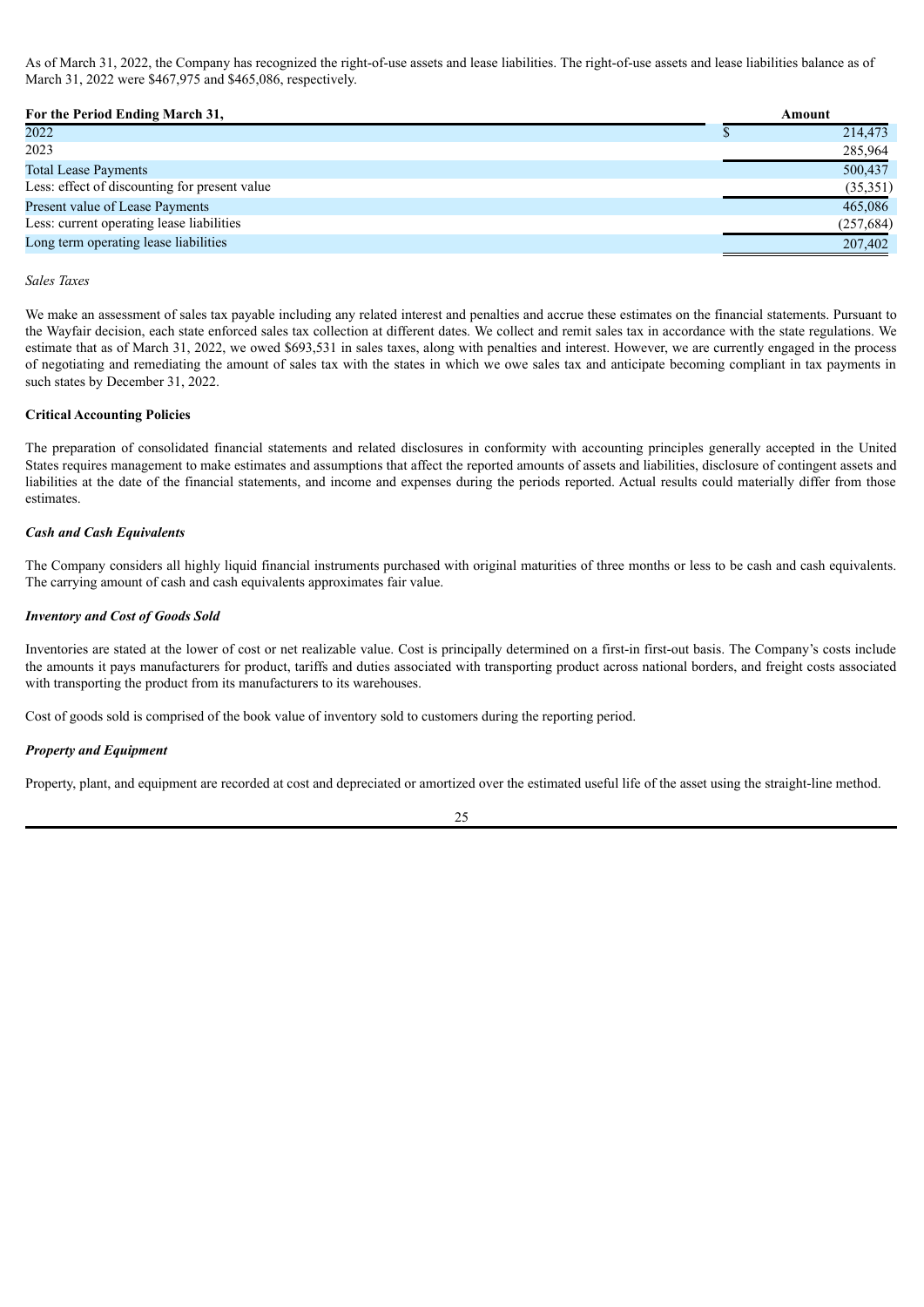## *Fair Value Measurement*

Fair value is defined as the exchange price that would be received for an asset or paid to transfer a liability (an exit price) in the principal or most advantageous market for the asset or liability in an orderly transaction between market participants at the measurement date. The carrying amounts reported in the unaudited condensed consolidated balance sheets for cash and cash equivalents, accounts receivable, accounts payable and other current liabilities approximate fair value because of the immediate or short-term maturity of these financial instruments.

## *Revenue Recognition*

The Company accounts for revenue in accordance with Financial Accounting Standards Board ("FASB") Accounting Standard Codification ("ASC") Topic 606, Revenue from Contracts with Customers ("ASC Topic 606"). The Company adopted ASC Topic 606 as of January 1, 2019. The standard did not affect the Company's consolidated financial position, or cash flows. There were no changes to the timing of revenue recognition as a result of the adoption.

The Company recognizes revenue in accordance with ASC Topic 606, Revenue from Contracts with Customers, which provided a five-step model for recognizing revenue from contracts with customers as follows:

- Identify the contract with a customer.
- Identify the performance obligations in the contract.
- Determine the transaction price.
- Allocate the transaction price to the performance obligations in the contract.
- Recognize revenue when or as performance obligations are satisfied.

The Company derives its revenue from the sale of consumer products. The Company sells its products directly to consumers through online retail channels. The Company considers customer order confirmations to be a contract with the customer. Customer confirmations are executed at the time an order is placed through third-party online channels. For all of the Company's sales and distribution channels, revenue is recognized when control of the product is transferred to the customer (i.e., when the Company's performance obligation is satisfied), which typically occurs at shipment date. As a result, the Company has a present and unconditional right to payment and record the amount due from the customer in accounts receivable.

The Company evaluated principal versus agent considerations to determine whether it is appropriate to record platform fees paid to Amazon as an expense or as a reduction of revenue. Platform fees are recorded as sales and distribution expenses and are not recorded as a reduction of revenue because the Company owns and controls all the goods before they are transferred to the customer. The Company can, at any time, direct Amazon, similarly, other thirdparty logistics providers ("Logistics Providers"), to return the Company's inventories to any location specified by the Company. It is the Company's responsibility to make any returns made by customers directly to Logistic Providers and the Company retains the back-end inventory risk. Further, the Company is subject to credit risk (i.e., credit card chargebacks), establishes prices of its products, can determine who fulfills the goods to the customer (Amazon or the Company) and can limit quantities or stop selling the goods at any time. The customer can return the products within 30 days after the products are delivered and estimated sales returns are calculated based on the expected returns. Based on these considerations, the Company is the principal in this arrangement.

*Performance Obligations*. A performance obligation is a promise in a contract to transfer a distinct good to the customer and is the unit of account in ASC Topic 606. A contract's transaction price is recognized as revenue when the performance obligation is satisfied. Each of the Company's contracts have a single distinct performance obligation, which is the promise to transfer individual goods. For consumer product sales, the Company has elected to treat shipping and handling as fulfillment activities, and not a separate performance obligation. The Company bills customers for charges for shipping and handling on certain sales and such charges are recorded as part of net revenue.

For each contract, the Company considers the promise to transfer products to be the only identified performance obligation. In determining the transaction price, the Company evaluates whether the price is subject to refund or adjustment to determine the net consideration to which the Company expects to be entitled.

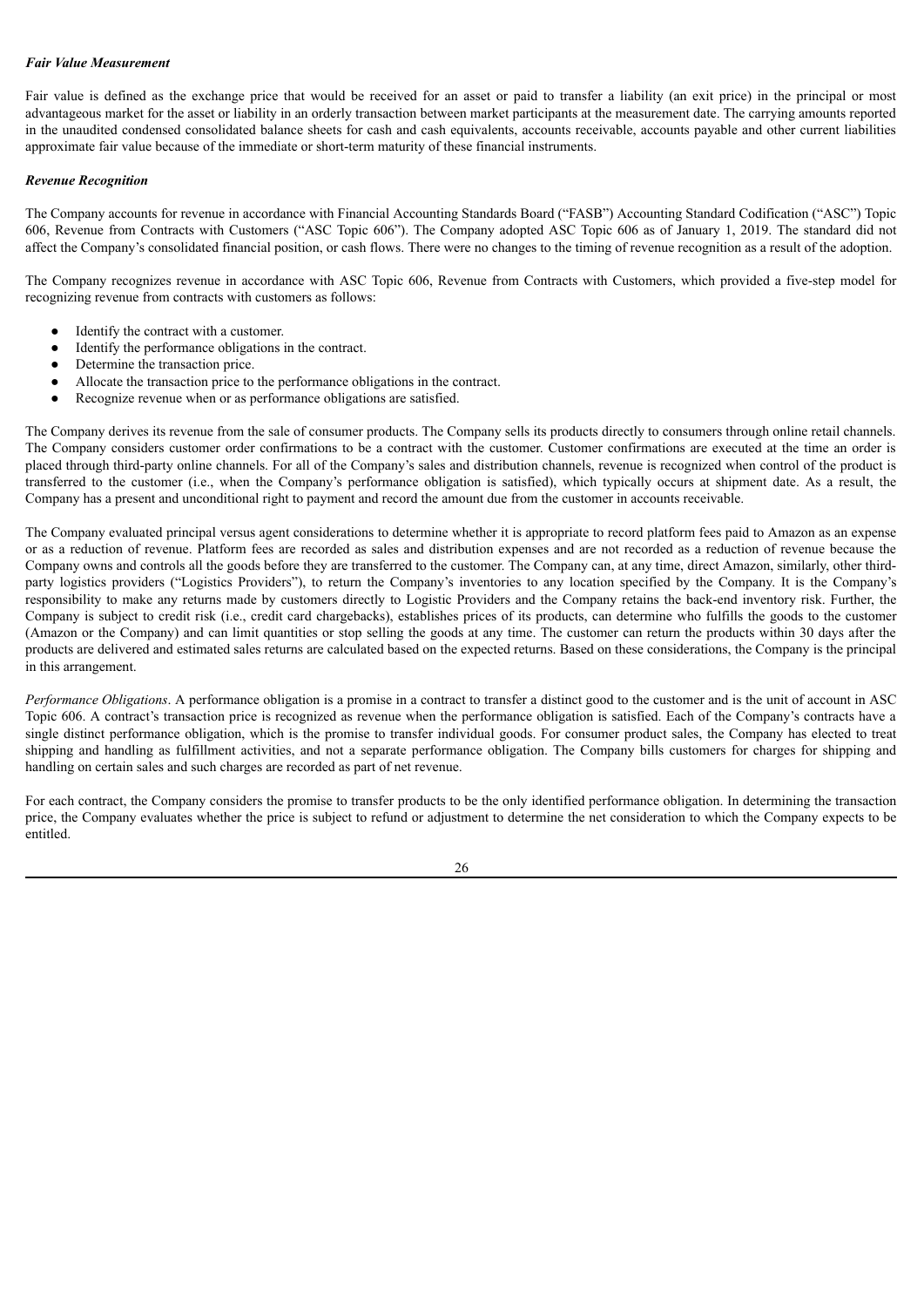## *Accounts Receivable and Allowance for Doubtful Accounts*

Accounts receivable are stated at historical cost less allowance for doubtful accounts. On a periodic basis, management evaluates its accounts receivable and determines whether to provide an allowance or if any accounts should be written off based on a past history of write-offs, collections and current credit conditions. A receivable is considered past due if the Company has not received payments based on agreed-upon terms. The Company performs on-going evaluations of its customers and maintains an allowance for bad and doubtful receivables.

#### *Leases*

The Company has elected the adoption under ASC Topic 842, Leases, which allows the Company to apply the transition provision at the Company's adoption date instead of at the earliest comparative period presented in the financial statements. The Company elected the optional practical expedient permitted under the transition guidance which allows the Company to carry forward the historical accounting treatment for existing leases upon adoption.

#### *Sales Taxes*

Company makes an assessment of sales tax payable including any related interest and penalties. The Company's accounting policy is to exclude the tax collected and remitted from revenues and cost of revenues. Pursuant to the Wayfair decision, each state enforced sales tax collection at different dates. The company makes sales collects and remits sales tax in accordance with the state regulations. In the past, where the company has not collected these taxes, the company has made estimates of amounts owed and accrued these on the financial statements.

#### *Income Taxes*

Prior to 2021, the Company, with the stockholders' consent, has elected to be taxed as an "S corporation" under the provisions of the Internal Revenue Code and comparable state income tax law. As an S corporation, the Company is generally not subject to corporate income taxes, and the Company's net income or loss is reported on the individual tax return of the stockholder of the Company. Therefore, no provision or liability for income taxes is reflected in the financial statements.

## *Commitments and Contingencies*

Liabilities for loss contingencies arising from claims, assessments, litigation, fines, penalties, and other sources are recorded when it is probable that a liability has been incurred and the amount can be reasonably estimated. Legal costs incurred in connection with loss contingencies are expensed as incurred.

#### *Related Parties*

The Company accounts for related party transactions in accordance with ASC Topic 850 (Related Party Disclosures). A party is considered to be related to the Company if the party directly or indirectly or through one or more intermediaries, controls, is controlled by, or is under common control with the Company. Related parties also include principal owners of the Company, its management, members of the immediate families of principal owners of the Company and its management and other parties with which the Company may deal if one party controls or can significantly influence the management or operating policies of the other to an extent that one of the transacting parties might be prevented from fully pursuing its own separate interests. A party which can significantly influence the management or operating policies of the transacting parties or if it has an ownership interest in one of the transacting parties and can significantly influence the other to an extent that one or more of the transacting parties might be prevented from fully pursuing its own separate interests is also a related party.

## *Earnings per Share*

The Company computes basic earnings per common share using the weighted-average number of shares of common stock outstanding during the period. For period in which the Company reports net losses, diluted net loss per share attributable to stockholders is the same as basic net loss per share attributable to stockholders, because potentially dilutive common shares are not assumed to have been issued if their effect is anti-dilutive.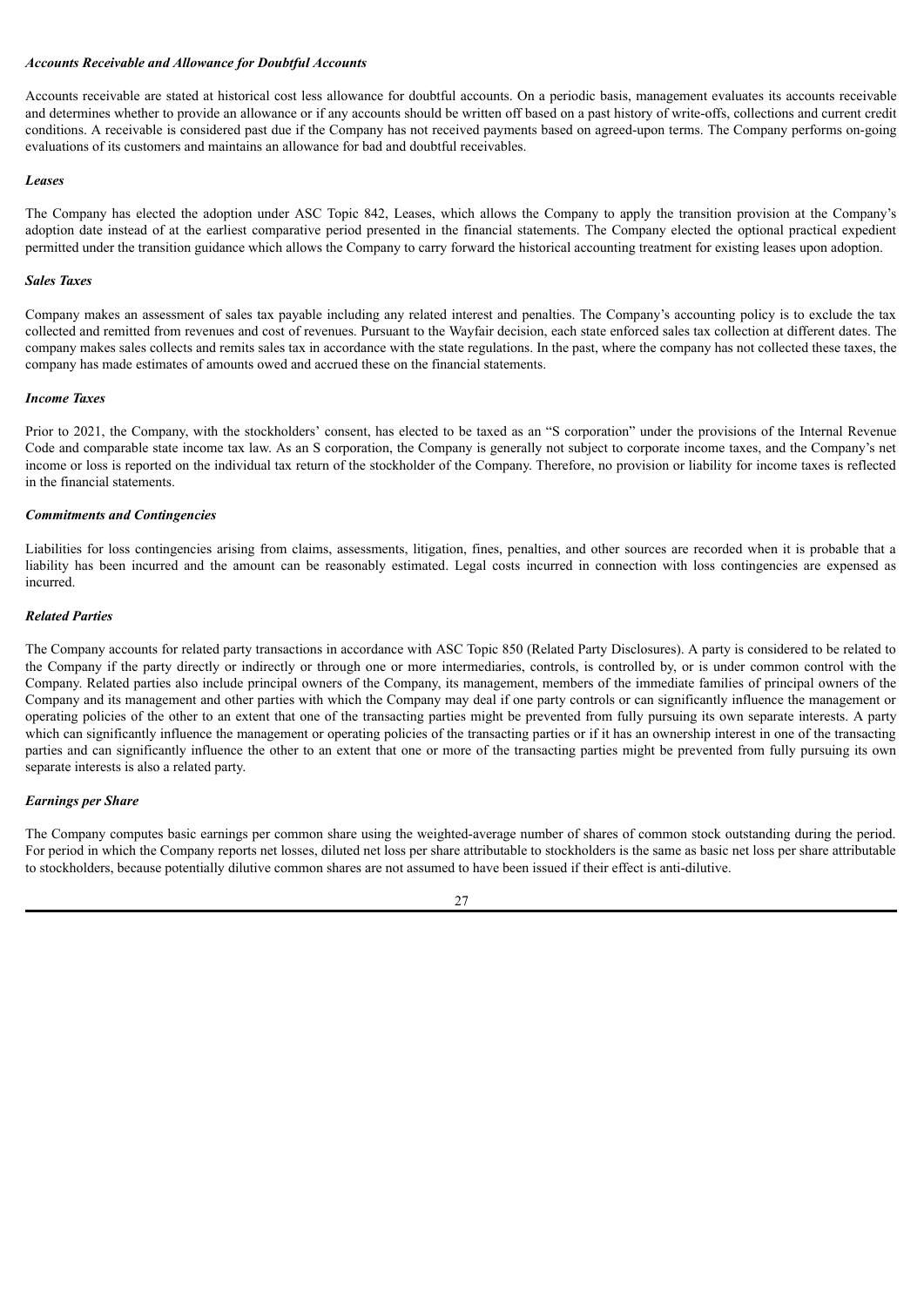## *Foreign Currency and Currency Translation*

In case of a functional currency other than the U.S. dollar, the functional currency amounts are translated into U.S. dollars at exchange rates in effect at year-end, with resulting translation gains or losses included within other comprehensive income or loss.

## <span id="page-28-0"></span>**ITEM 3. QUANTITATIVE AND QUALITATIVE DISCLOSURES ABOUT MARKET RISK**

Not applicable.

## <span id="page-28-1"></span>**ITEM 4. CONTROLS AND PROCEDURES**

The Company's Chief Executive Officer and Interim Chief Financial Officer have evaluated the effectiveness of the Company's disclosure controls and procedures (as defined in Rules 13a-15(e) and 15d-15(e) under the Exchange Act) as of March 31, 2022. Based upon such evaluation, the Chief Executive Officer and Interim Chief Financial Officer have concluded that, as of March 31, 2022, the Company's disclosure controls and procedures were not effective as required under Rules 13a-15(e) and 15d-15(e) under the Exchange Act. On February 10, 2022, the Company engaged an experienced consulting firm to provide risk advisory and internal controls consulting services. Its professional assessment and evaluation are ongoing.

## *Changes in Internal Control Over Financial Reporting*

There were no changes in the Company's internal control over financial reporting identified in connection with the evaluation required by paragraph (d) of Rule 13a-15 or 15d-15 of the Exchange Act that occurred during the quarter ended March 31, 2022 that have materially affected, or are reasonably likely to materially affect, the Company's internal control over financial reporting. On February 10, 2022, the Company engaged an experienced consulting firm to provide risk advisory and internal controls consulting services. Its professional assessment and evaluation are ongoing. Once the consulting firm has completed its evaluation, the Company expects to adopt certain changes to the Company's internal control over financial reporting.

#### **PART II - OTHER INFORMATION**

## <span id="page-28-3"></span><span id="page-28-2"></span>**ITEM 1. LEGAL PROCEEDINGS**

From time to time, we are involved in various claims and legal actions arising in the ordinary course of business. To the knowledge of our management, there are no legal proceedings currently pending against us which we believe would have a material effect on our business, financial position or results of operations and, to the best of our knowledge, there are no such legal proceedings contemplated or threatened.

## <span id="page-28-4"></span>**ITEM 1A. RISK FACTORS**

As a smaller reporting company, the Company is not required to disclose material changes to the risk factors that were contained in the Company's Annual Report on Form 10-K for the year ended December 31, 2021, as updated from time to time.

## <span id="page-28-5"></span>**ITEM 2. UNREGISTERED SALES OF EQUITY SECURITIES AND USE OF PROCEEDS**

None.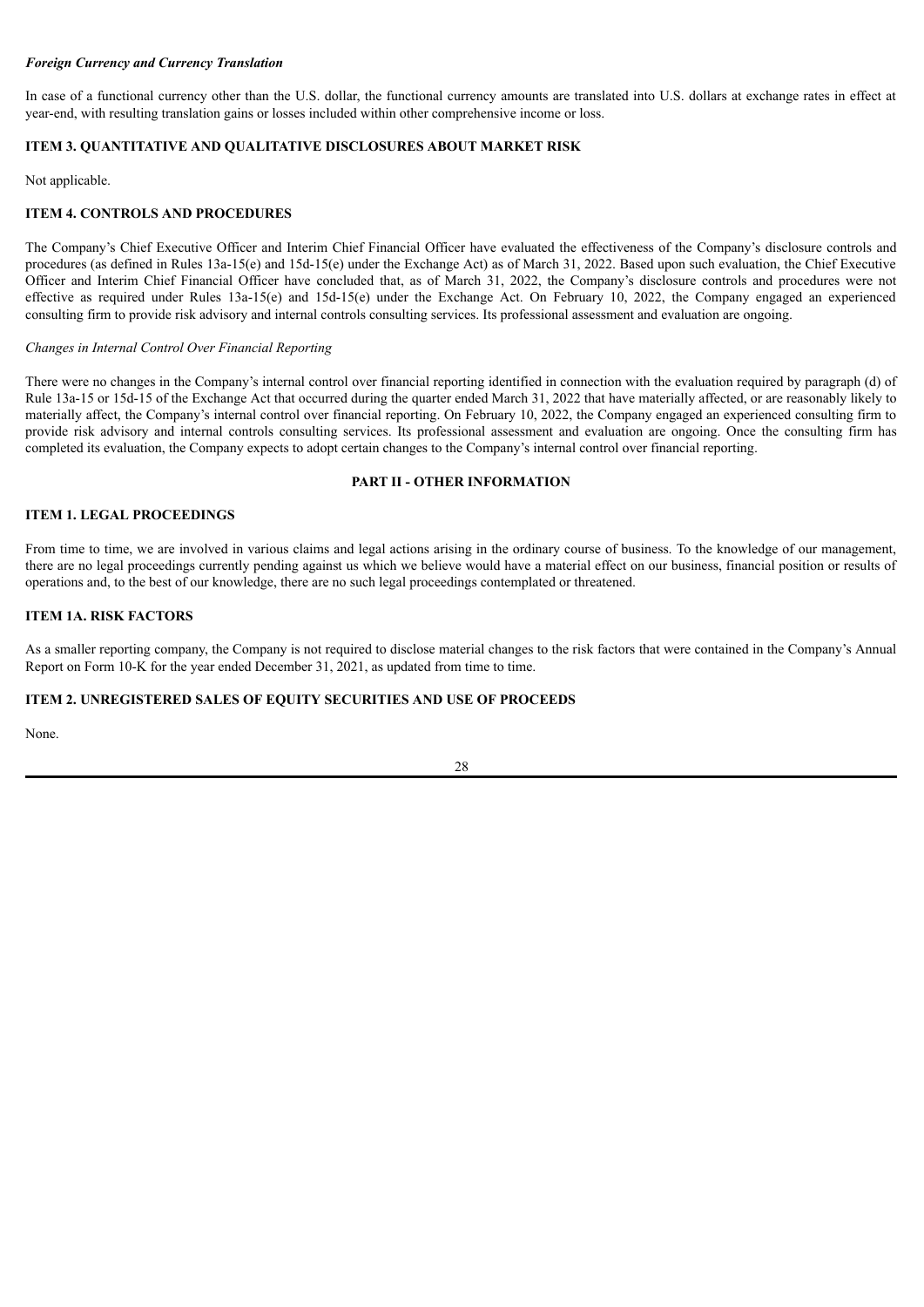# <span id="page-29-0"></span>**ITEM 3. DEFAULTS UPON SENIOR SECURITIES**

There have been no defaults in any material payments during the covered period.

# <span id="page-29-1"></span>**ITEM 4. MINE SAFETY DISCLOSURES**

Not applicable.

# <span id="page-29-2"></span>**ITEM 5. OTHER INFORMATION**

(a) None.

(b) There have been no material changes to the procedures by which security holders may recommend nominees to the Company's Board of Directors since the Company last provided disclosure in response to the requirements of Item 407(c)(3) of Regulation S-K.

# <span id="page-29-3"></span>**ITEM 6. EXHIBITS**

| <b>Exhibit</b><br><b>Number</b>                           |  | <b>Description of Document</b>                                                                                                                                                                                                                                      |
|-----------------------------------------------------------|--|---------------------------------------------------------------------------------------------------------------------------------------------------------------------------------------------------------------------------------------------------------------------|
| 10.1 <sup>†</sup>                                         |  | Addendum No. 1 to Executive Employment Agreement, dated as of January 20, 2022, by and between the registrant and Sam Lai<br>(incorporated by reference to Exhibit 10.1 to the registrant's Current Report on Form 8-K filed with the SEC on January 26, 2022).     |
| $10.2\dagger$                                             |  | Addendum No. 1 to Executive Employment Agreement, dated as of January 20, 2022, by and between the registrant and Sau Kuen Yu<br>(incorporated by reference to Exhibit 10.2 to the registrant's Current Report on Form 8-K filed with the SEC on January 26, 2022). |
| $31.1*$                                                   |  | Rule 13a-14(a) Certification of Principal Executive Officer.                                                                                                                                                                                                        |
| $31.2*$                                                   |  | Rule 13a-14(a) Certification of Principal Financial Officer.                                                                                                                                                                                                        |
| $32.1**$                                                  |  | Certification Pursuant to 18 U.S.C. Section 1350, as Adopted Pursuant to Section 906 of the Sarbanes-Oxley Act of 2002, of Principal<br><b>Executive Officer and Principal Financial Officer.</b>                                                                   |
| $101$ . INS*                                              |  | Inline XBRL Instance Document                                                                                                                                                                                                                                       |
| 101.SCH*                                                  |  | Inline XBRL Taxonomy Extension Schema Document                                                                                                                                                                                                                      |
| 101.CAL*                                                  |  | Inline XBRL Taxonomy Extension Calculation Linkbase                                                                                                                                                                                                                 |
| 101.DEF*                                                  |  | Inline XBRL Taxonomy Extension Definition Linkbase                                                                                                                                                                                                                  |
| $101.LAB*$                                                |  | Inline XBRL Taxonomy Extension Labels Linkbase                                                                                                                                                                                                                      |
| 101.PRE*                                                  |  | Inline XBRL Taxonomy Extension Presentation Linkbase                                                                                                                                                                                                                |
| $104*$                                                    |  | Cover Page Interactive Data File (embedded within the Inline XBRL document)                                                                                                                                                                                         |
| Filed herewith.<br>$\ast$<br>Furnished herewith.<br>$* *$ |  |                                                                                                                                                                                                                                                                     |

† Management contracts and compensation plans and arrangements.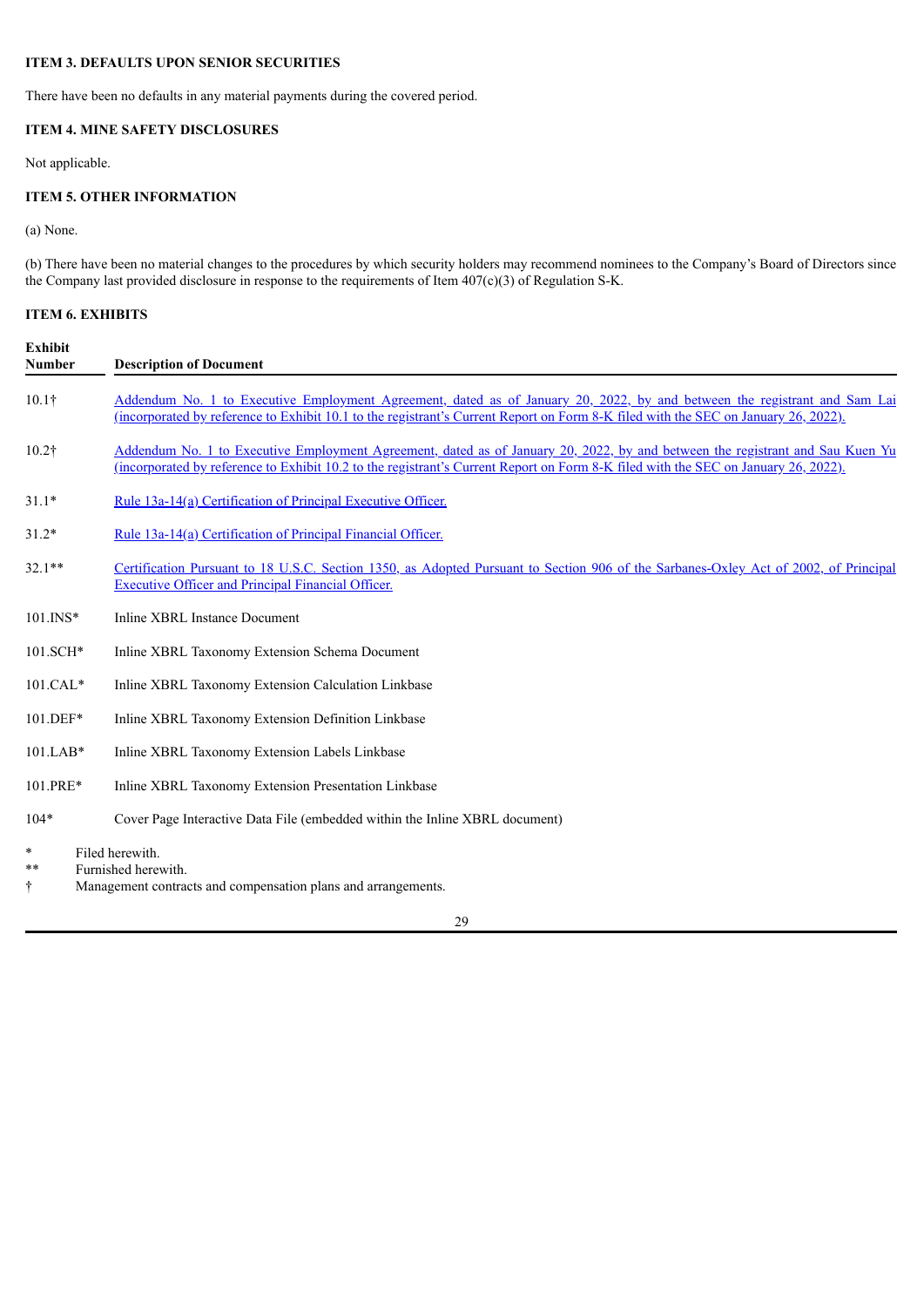# **SIGNATURES**

<span id="page-30-0"></span>Pursuant to the requirements of the Securities and Exchange Act of 1934, the registrant has caused this report to be signed on its behalf by the undersigned, thereto duly authorized.

# **HOUR LOOP, INC.**

Dated: May 16, 2022 By: */s/ Sam Lai*

Sam Lai Chief Executive Officer and Interim Chief Financial Officer (principal executive officer, principal financial officer and principal accounting officer)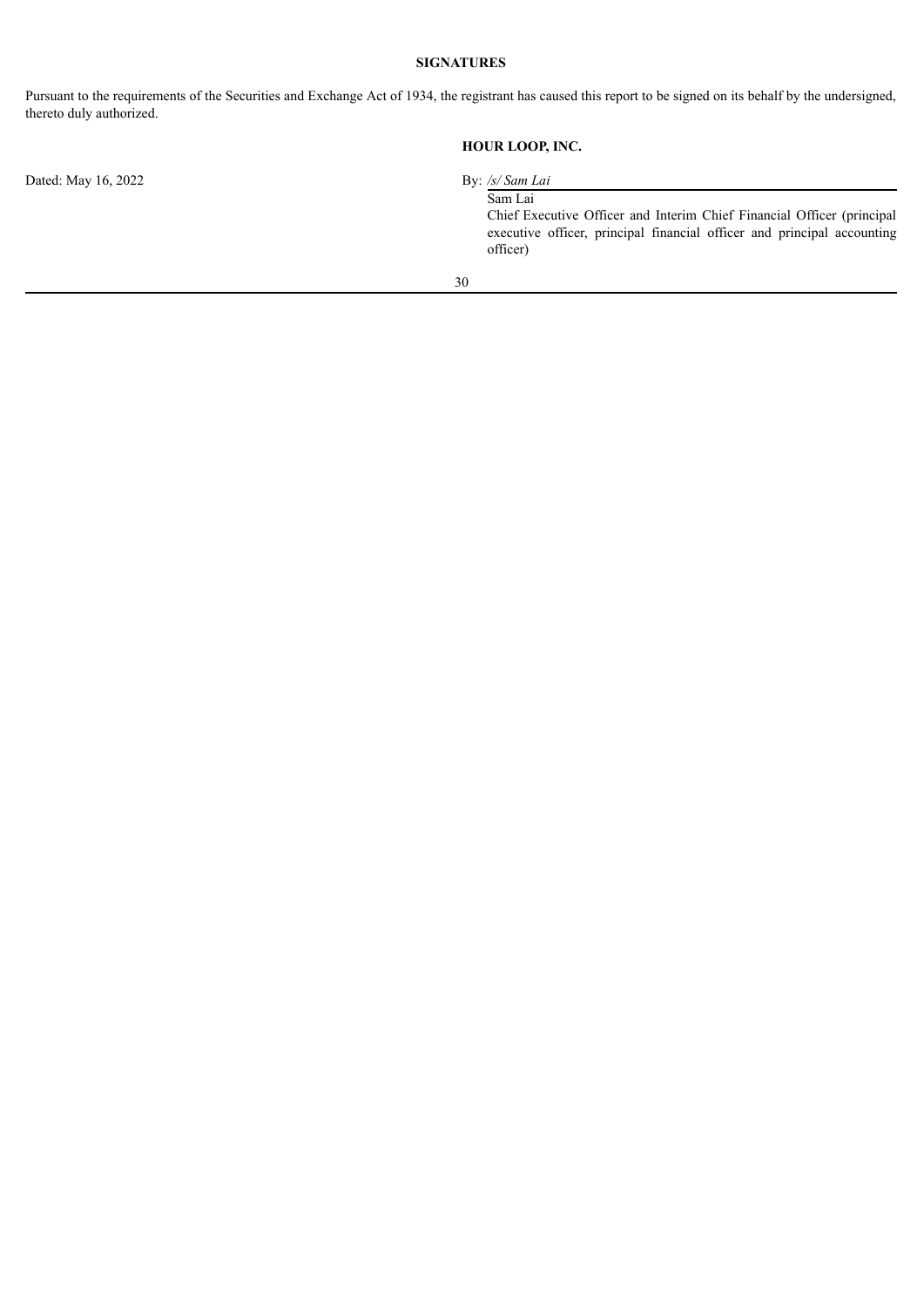### **CERTIFICATIONS**

<span id="page-31-0"></span>I, Sam Lai, certify that:

- 1. I have reviewed this quarterly report on Form 10-Q for the quarter ended March 31, 2022 of Hour Loop, Inc.; and
- 2. Based on my knowledge, this report does not contain any untrue statement of a material fact or omit to state a material fact necessary to make the statements made, in light of the circumstances under which such statements were made, not misleading with respect to the period covered by this report; and
- 3. Based on my knowledge, the financial statements, and other financial information included in this report, fairly present in all material respects the financial condition, results of operations and cash flows of the registrant as of, and for, the periods presented in this report; and
- 4. The registrant's other certifying officer(s) and I are responsible for establishing and maintaining disclosure controls and procedures (as defined in Exchange Act Rules 13a-15(e) and 15d-15(e)) and internal control over financial reporting (as defined in Exchange Act Rules 13a-15(f) and 15d-15(f)) for the registrant and have:
	- a) Designed such disclosure controls and procedures, or caused such disclosure controls and procedures to be designed under our supervision, to ensure that material information relating to the registrant, including its consolidated subsidiaries, is made known to us by others within those entities, particularly during the period in which this report is being prepared;
	- b) Designed such internal control over financial reporting, or caused such internal control over financial reporting to be designed under our supervision, to provide reasonable assurance regarding the reliability of financial reporting and the preparation of financial statements for external purposes in accordance with generally accepted accounting principles;
	- c) Evaluated the effectiveness of the registrant's disclosure controls and procedures and presented in this report our conclusions about the effectiveness of the disclosure controls and procedures, as of the end of the period covered by this report based on such evaluation;
	- d) Disclosed in this report any change in the registrant's internal control over financial reporting that occurred during the registrant's most recent fiscal quarter (the registrant's fourth fiscal quarter in the case of the annual report) that has materially affected, or is reasonably likely to materially affect, the registrant's internal control over financial reporting; and
- 5. The registrant's other certifying officer(s) and I have disclosed, based on our most recent evaluation of internal control over financial reporting, to the registrant's auditors and the audit committee of the registrant's board of directors (or persons performing the equivalent functions):
	- a) All significant deficiencies and material weaknesses in the design or operation of internal control over financial reporting which are reasonably likely to adversely affect the registrant's ability to record, process, summarize and report financial information; and
	- b) Any fraud, whether or not material, that involves management or other employees who have a significant role in the registrant's internal control over financial reporting.

Date: May 16, 2022 By: */s/ Sam Lai*

Sam Lai

Chief Executive Officer and Interim Chief Financial Officer (principal executive officer)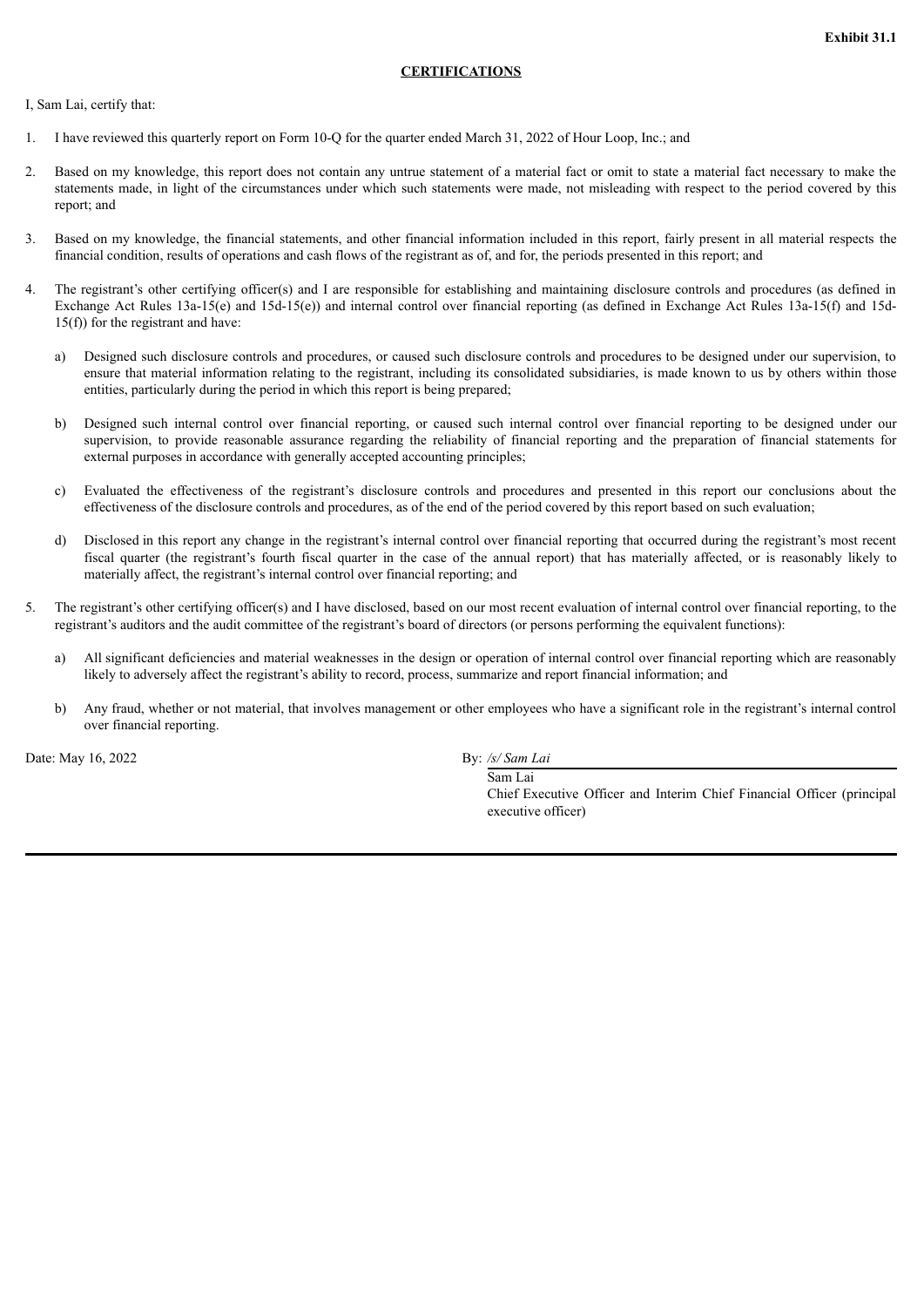### **CERTIFICATIONS**

<span id="page-32-0"></span>I, Sam Lai, certify that:

- 1. I have reviewed this quarterly report on Form 10-Q for the quarter ended March 31, 2022 of Hour Loop, Inc.; and
- 2. Based on my knowledge, this report does not contain any untrue statement of a material fact or omit to state a material fact necessary to make the statements made, in light of the circumstances under which such statements were made, not misleading with respect to the period covered by this report; and
- 3. Based on my knowledge, the financial statements, and other financial information included in this report, fairly present in all material respects the financial condition, results of operations and cash flows of the registrant as of, and for, the periods presented in this report; and
- 4. The registrant's other certifying officer(s) and I are responsible for establishing and maintaining disclosure controls and procedures (as defined in Exchange Act Rules 13a-15(e) and 15d-15(e)) and internal control over financial reporting (as defined in Exchange Act Rules 13a-15(f) and 15d-15(f)) for the registrant and have:
	- a) Designed such disclosure controls and procedures, or caused such disclosure controls and procedures to be designed under our supervision, to ensure that material information relating to the registrant, including its consolidated subsidiaries, is made known to us by others within those entities, particularly during the period in which this report is being prepared;
	- b) Designed such internal control over financial reporting, or caused such internal control over financial reporting to be designed under our supervision, to provide reasonable assurance regarding the reliability of financial reporting and the preparation of financial statements for external purposes in accordance with generally accepted accounting principles;
	- c) Evaluated the effectiveness of the registrant's disclosure controls and procedures and presented in this report our conclusions about the effectiveness of the disclosure controls and procedures, as of the end of the period covered by this report based on such evaluation;
	- d) Disclosed in this report any change in the registrant's internal control over financial reporting that occurred during the registrant's most recent fiscal quarter (the registrant's fourth fiscal quarter in the case of the annual report) that has materially affected, or is reasonably likely to materially affect, the registrant's internal control over financial reporting; and
- 5. The registrant's other certifying officer(s) and I have disclosed, based on our most recent evaluation of internal control over financial reporting, to the registrant's auditors and the audit committee of the registrant's board of directors (or persons performing the equivalent functions):
	- a) All significant deficiencies and material weaknesses in the design or operation of internal control over financial reporting which are reasonably likely to adversely affect the registrant's ability to record, process, summarize and report financial information; and
	- b) Any fraud, whether or not material, that involves management or other employees who have a significant role in the registrant's internal control over financial reporting.

Date: May 16, 2022 By: */s/ Sam Lai*

Sam Lai

Chief Executive Officer and Interim Chief Financial Officer (principal financial officer)